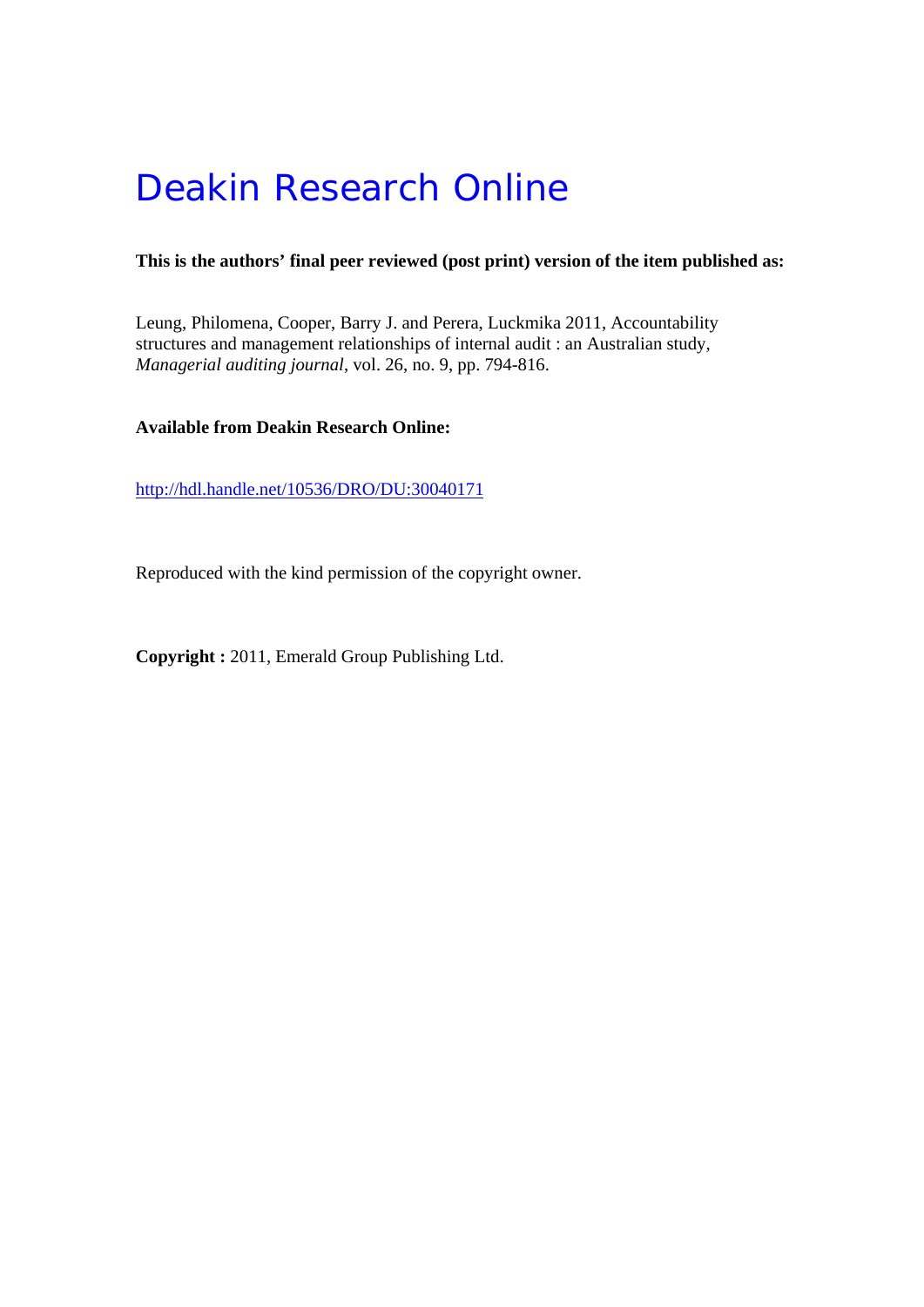# **Accountability structures and management relationships of internal audit**

# **An Australian study**

# **The Authors**

**Philomena Leung,** *Department of Accounting and Corporate Governance, Macquarie University, Sydney, Australia*

**Barry J. Cooper,** *Faculty of Business and Law, Deakin University, Burwood, Australia*

**Luckmika Perera,** *Faculty of Business and Law, Deakin University, Burwood, Australia*

# **Abstract**

**Purpose** – The purpose of this study is to examine the accountability structures and the management relationships of internal audit. In particular, related issues such as the predominant internal audit objectives and the related functions, the extent to which internal audit addresses any financial reporting risks and the manner in which internal auditors in Australia perform their tasks, are identified. The study also looks at the extent of compliance with the Institute of Internal Auditors (IIA) Standards.

**Design/methodology/approach** – Based on a survey of the chief audit executives in Australia, the study identifies the reporting mechanisms, functions and relationships of internal audit, including the contributions made towards good corporate governance. There is, however, some misalignment between the aspirations of internal auditors and their relationships with management.

**Findings** – While internal audit objectives have been established with a focus on controls, risks and governance, the study has highlighted the fact that there is a lack of correlation between the tasks performed by internal auditors and the important internal audit objectives, with the exception of internal control and risks. The results also suggest that internal auditors have been providing an internal consulting and advisory role in matters concerning IT systems, strategic risks and financial issues. If internal auditors are to proactively contribute to good corporate governance, they need to define how, and in what way, this can be done. In regard to corporate governance processes, the results of the research indicate that issues surrounding internal control, risk assessment and management processes are regarded as the key factors for internal audit to contribute to good corporate governance.

**Originality/value** – This study complements and contributes to the existing literature in providing insights into the evolving role of the internal audit function in terms of accountabilities and relationships with management. It also provides a valuable insight into how the internal audit profession can build upon its inherent strengths and address any apparent areas of concern. This will assist both the profession and policy makers alike, in better understanding and improving the role of the internal audit process.

# **Keyword(s):**

Internal auditing; Accountability structures; Management relationships; Corporate governance.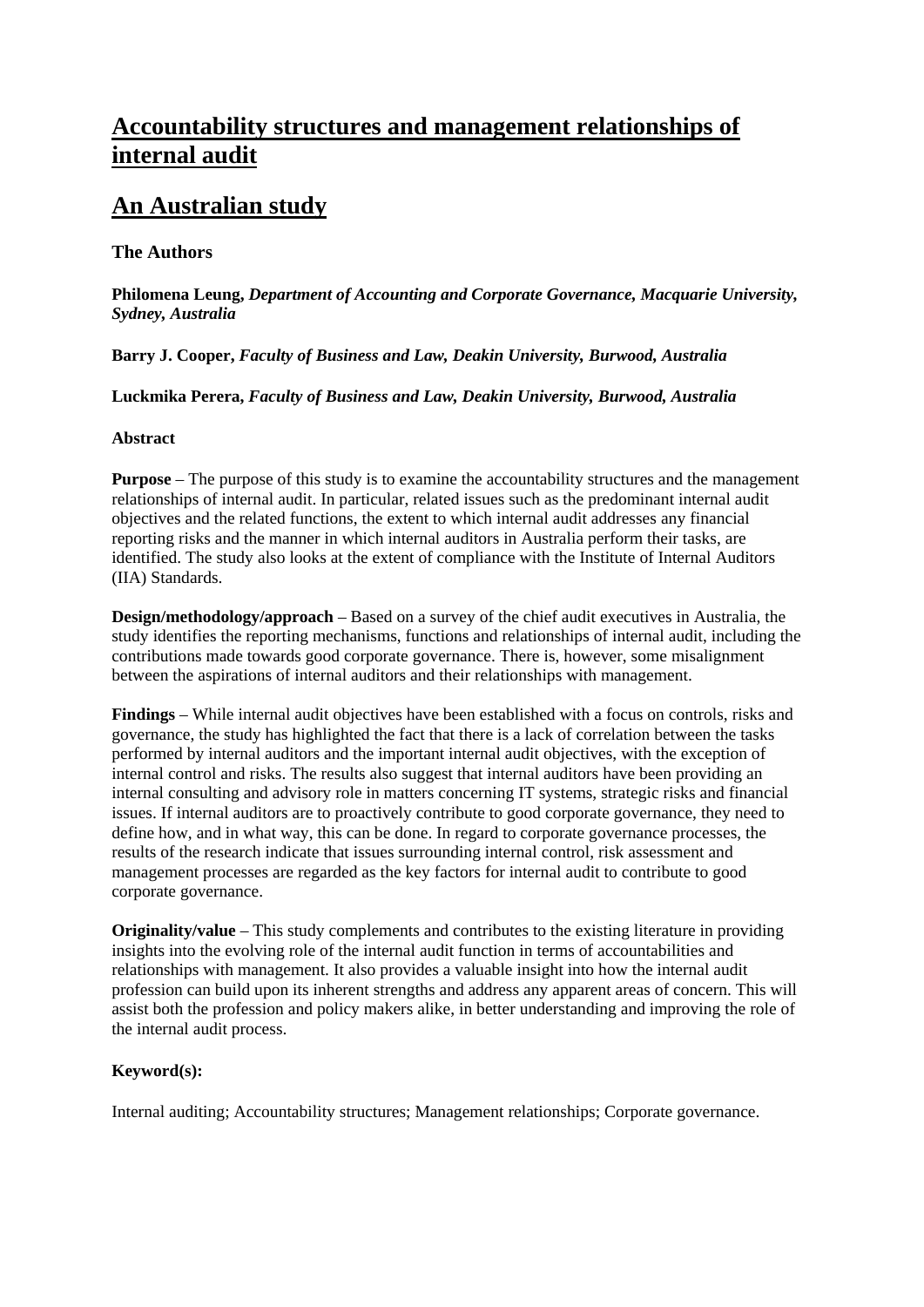#### **Introduction**

Internal auditing is an independent, objective assurance and consulting activity designed to add value and improve an organization's operations (Institute of Internal Auditors (IIA), International Professional Practice Framework, 2009). The primary role of internal audit has been changing. Prior to 2000, one may have predicted that internal auditors would move away from basic compliance work to a future that would be dominated by consulting assignments. Then, with the series of large corporate collapses and the introduction of the Sarbanes-Oxley (SOX) Act (2002) in the USA and later the CLERP 9 Act (2004) in Australia, many internal audit functions refocused on financial controls auditing. When the IIA published its Common Body of Knowledge (CBOK) project results, some "big trends" stood out. The report noted that the focus of internal audit work, and how it is done, is likely to change and the role of internal auditing is forecast to become more strategic (Baker, 2007). In PwC's (2007) Internal Audit 2012 report, the finding of a study of *Fortune* 250 companies shows that two distinct models of internal audit value are emerging. The first is a continuation of what most internal audit functions in fact do now: providing assurance around the adequacy of the internal control system with the work clearly focused on controls. However, other internal auditors might go down a different path, as prompted by the SOX Act. Looking for new ways to add value, these internal auditors will concentrate on assurance around risk management processes.

The internal audit activity (IAA) must evaluate and contribute to the improvement of governance, risk management and control processes (Performance Standard 2100 Nature of Work: IIA, 2009). In respect of governance, the objectives of the IAA includes promoting appropriate ethics and values, ensuring effective organizational performance management and accountability, communicating risk and control information to appropriate areas of management and coordinating the activities of, and communicating information among, the board, external and internal auditors and management (Standard 2110 – Governance: IIA, 2009). Further, Standard 2060 (IIA, 2009) refers to the need for the Chief Audit Executive (CAE) to report periodically to senior management and the board on the IAA's purpose, authority, responsibility and performance relative to its plan. Reporting should also include significant risk exposures and control issues, including fraud risks, governance issues and other matters.

While the CBOK provides a broad overview of what internal auditors do, a closer consideration of the accountability structures and management relationships, the internal audit's objectives regarding compliance and risks, the impact of CLERP 9 relating to financial reporting risks, and the way how internal auditors work, is believed to be vital in gauging the changing landscape of internal auditing. This study aims to address this issue in the Australian context and in particular contribute to the literature on the accountability of internal auditors, their relationships with management and their objectives in the era post the implementation of SOX (2002) and the CLERP 9 Act (2004).

## **Literature review and research questions**

Anecdotal and empirical evidence demonstrates that the internal auditing has been of interest to researchers with literature dating back to the early 1980s through to 2010 (Cooper and Craig, 1983; Stewart and Subramanium, 2010). The first known empirical study on the role of internal audit in Australia was undertaken by Cooper and Craig (1983). This seminal research on internal audit in Australia found a number of issues that were of concern to the profession, including a number of misconceptions about what internal auditors were doing and what their chief executive officers (CEOs) perceived was being done. Also, there were expectations by the CEOs that internal audit could do more than the traditional financial auditing work mainly being undertaken at the time. There was nevertheless strong support for internal audit by CEOs, but the profession in Australia in the early 1980s suffered from an image problem; it did not have a strong professional body to represent its interests as it has now; and there were no generally accepted professional qualifications recognised as necessary to practise as an internal auditor.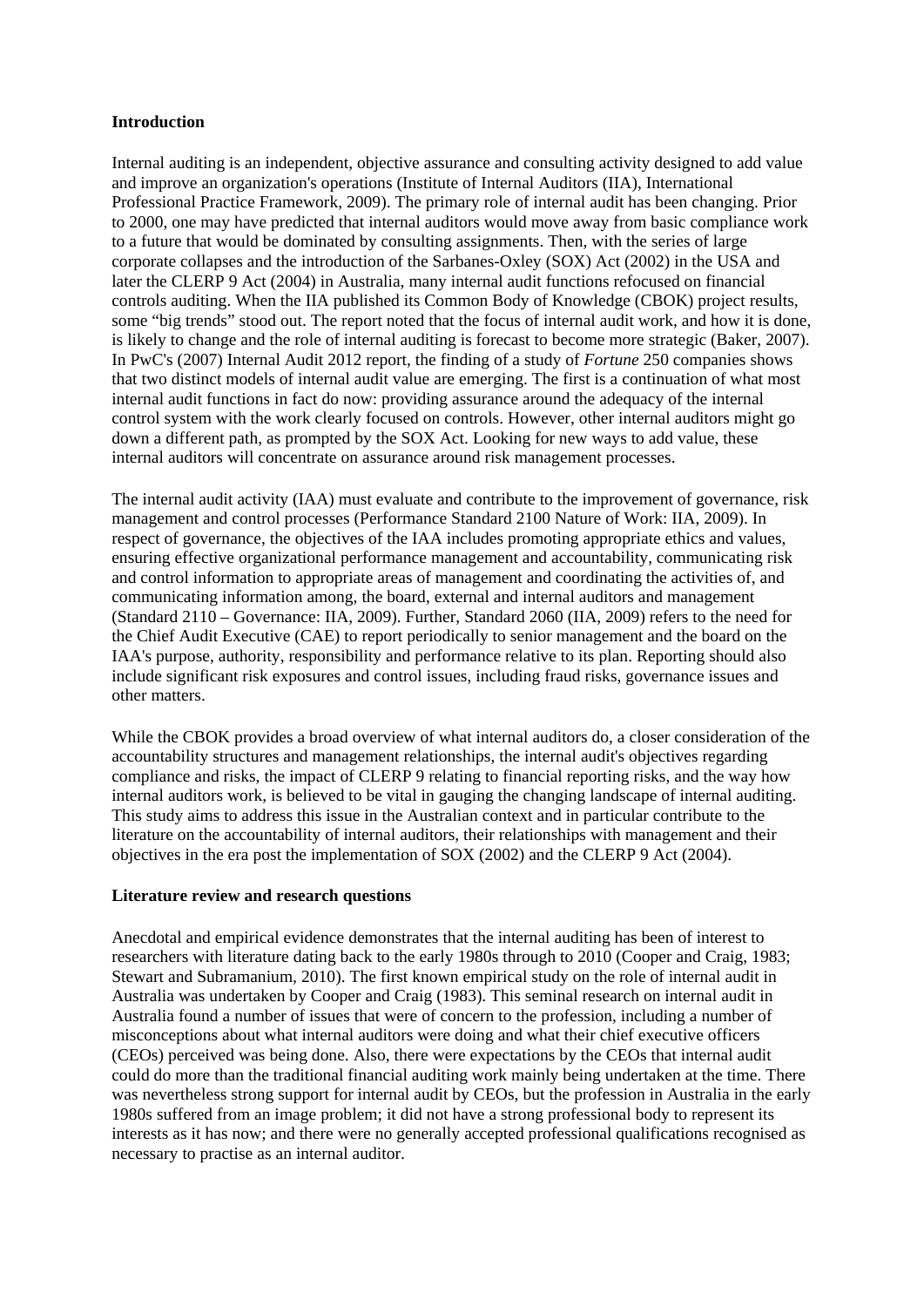A later study in Australia by Cooper *et al.* (1994) aimed to provide a profile of internal audit in Australia in the 1990s and address a number of issues including attitudes and recognition; professionalism; role and scope of internal audit work; career opportunities; education and training and the future role of internal audit. In terms of attitudes and recognition, the overall view was a positive one, although there was some confusion between perceptions by CEOs and the reality as seen by the CAEs. The perceived high profile of internal audit as reported by the CEOs was not necessarily borne out by CEOs' understanding of the audit process, such as, for example, their strong support for the "mechanical" aspects of the process rather than a more management-oriented role for internal audit. Also, reporting levels were generally less than ideal and the confusion between perceived status and the reality of the situation was further reinforced by CAEs' views on how their role was seen by auditees, particularly in respect of a perceived policing function. This seminal study was undertaken before the development of modern internal auditing as we now know it. It did, however, set the scene for a number of subsequent studies in Australia, Hong Kong, Malaysia and New Zealand (Cooper *et al.*, 2006).

In a more recent study, Van Peursem (2004) also notes that Cooper *et al.* (1996) had identified a potential issue in confusion between expectations that internal auditors will both independently evaluate management's effectiveness and also aid management. Observations by Glascock (2002) and McCall (2002) have expressed similar concerns. Van Peursem (2004) also concludes that a key issue is that internal auditors will assume whatever position is in the best interests of their employer and will be reluctant to counter management, irrespective of the consequences, which is potentially damaging in terms of the image of the internal audit profession. Other similar studies such as James (2003), Zain and Subramaniam (2007) and Sarens and de Beelde (2006) also investigated the relationship between internal audit, expectations, perceptions and management.

In terms of accountability and management relationships, there are some conflicting findings. Gendron and Bedard (2006) reported that audit committee members were usually not confronted with difficult situations when discussing issues with the CAEs. However, Zain and Subramaniam (2007) observed that CAEs in Malaysia placed significant trust in audit committees in questioning issues at formal meetings. Sarens *et al.* (2009) also reported how internal audit is a "comfort provider" to the audit committee, especially in its assurance role and its involvement in improving internal controls. Norman *et al.* (2010) examined the effects of internal audit reporting lines on fraud risk assessments made by internal auditors and found that internal auditors perceive personal threats when they report high levels of risk directly to the audit committee, relative to management. Such perceived threats lead internal auditors to reduce assessed levels of fraud risk when reporting to the audit committee. This finding is in contrast to the anticipated benefits of the SOX requirements that the internal audit should report directly to the audit committee. Based on the above literature, the first research question is:

*RO1*. What are the accountability structures and the management relationships of internal audit?

Goodwin-Stewart and Kent (2006) explored the voluntary use of internal audit by Australian publicly listed companies and sought to identify factors that lead listed companies to have an IAA. The results indicate that while size appears to be the dominant influence in establishing an IAA, there is also a strong association between internal audit and the level of commitment to risk management. However, the study found only weak support for an association between the use of internal audit and strong corporate governance. The study indicates that a number of Australian listed companies do not use internal audit and many that do, have only one or two internal audit staff, a finding supported by this study. Goodwin-Stewart and Kent (2006) also note that the implications of these findings for contributing to sound corporate governance are serious, as it has been suggested that it is difficult for audit committees to be effective without the support of internal audit. It would appear that there is considerable scope for strengthening the relationship between internal audit, audit committees and external auditors.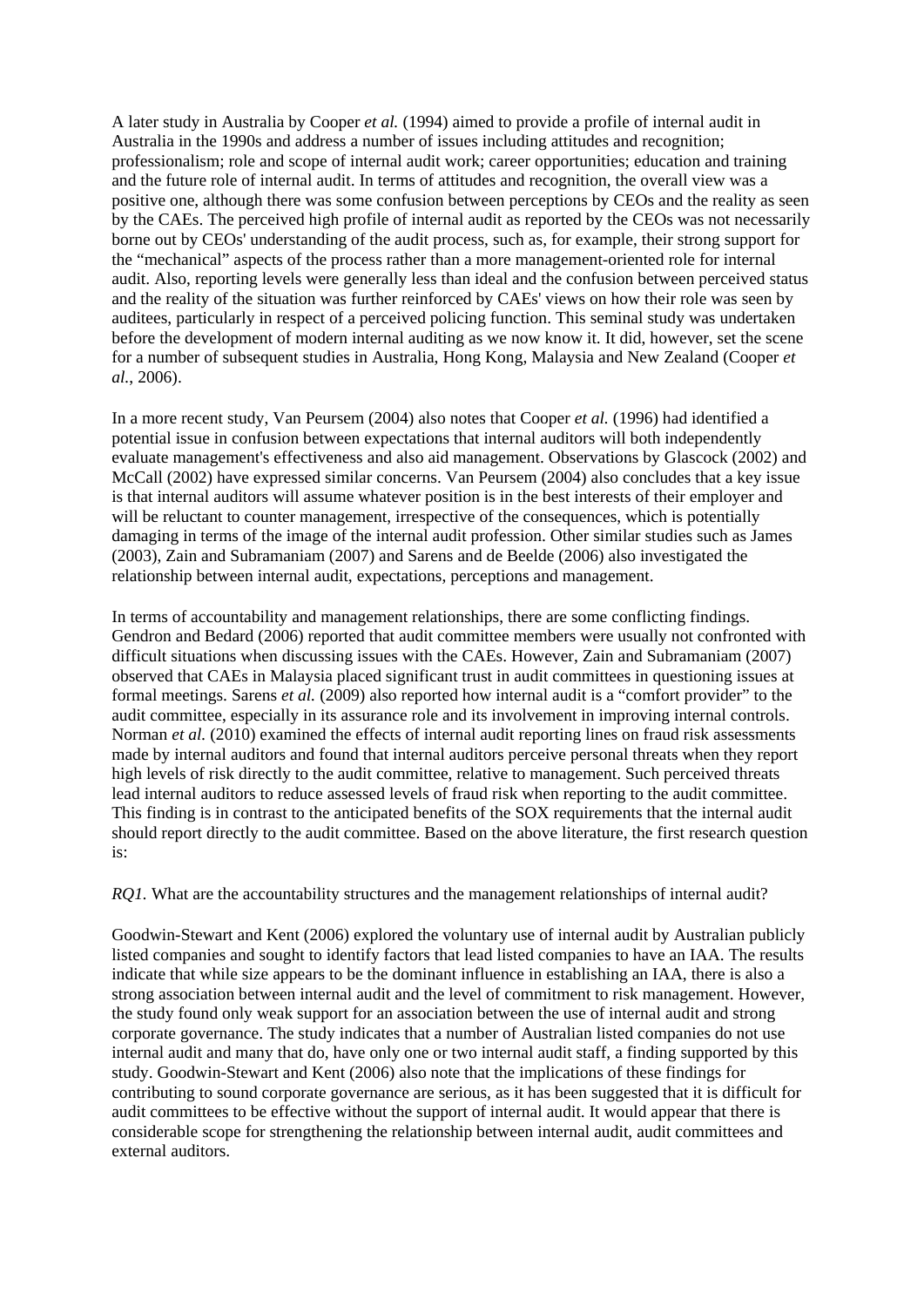Hass *et al.* (2006) observe an outcome of the current regulatory climate in the USA (and to a lesser extent, Australia) is that many internal audit resources are now spent on SOX compliance assurance work. A survey of audit managers undertaken in 2005 indicated that SOX (2002) first year compliance efforts utilized 50 percent or more of internal audit work (PwC, 2006). This emphasis means that limited internal audit resources are being diverted from operational audits, consulting and governance activities to increase SOX assurance demands. Hass *et al.* (2006) further advise that nevertheless, internal audit must position itself to be actively involved with risk assessment, control and governance. Given the regulatory requirements in the US that has absorbed approximately 50 percent of internal audit limited resources as noted above, resource allocation has become a key activity of the CAEs, who need to take full advantage of new technologies such as continuous auditing and software innovations in internal audit department management. There have been a number of studies that have investigated the varying objectives and functions within the IAA and have found that internal auditors tend to assume positions which are in the best interest of the employer (Brody and Lowe, 2000).

Hermanson *et al.* (2005) examined changes in internal auditing post the Enron and WorldCom disasters and the related legislative and media focus on internal control and corporate governance in the USA. They gathered data from 271 mid-sized US public companies and found that internal audit budgets, staffing levels, meetings with the audit committee and also meeting length increased markedly during this time. However, as found by Hermanson *et al.* (2005) and Hass *et al.* (2006), much of the increased resources were SOX Section 404 driven, whereby management must prepare an annual report assessing the effectiveness of their company's internal control over financial reporting. This compliance role is an area where internal auditors are ideally qualified to provide management with the assurance they seek, but it arguably prevents them devoting resources to the broader issues supporting good corporate governance. Based on the above studies, it would be interesting to see how the IAA has evolved and what changes have taken place in the internal audit objectives and functions. This leads to the second research question:

## *RQ2.* What are the predominant internal audit objectives and the related functions?

Furthermore, Spira and Page (2003) found that in the UK the publication of the Turnbull Report represented a radical redefinition of the nature of internal control as a feature of corporate governance, explicitly aligning internal control with risk management. They demonstrate that developments in corporate governance reporting requirements offer opportunities for the appropriation of risk and its management by groups wishing to advance their own interests, and illustrate this by a review of recent changes in internal audit. Paape *et al.* (2003) looked at the relationship between internal audit and corporate governance issues among the top listed companies in the European Union (EU) and found there were some major differences in the way internal auditors operate in the EU. Generally they see their role as supporting traditional internal audit areas rather than taking a lead in more contemporary issues such as corporate governance. As suggested by Coram *et al.* (2008), one way to evaluate the work of internal auditors is to examine how well they detect errors within an organization and there has been limited research on this topic. An early study showed that the magnitude of errors requiring adjustment by the external auditor have been found to be substantially lower for companies that had an IAA compared to those that did not have one (Wallace and Kreutzfeldt, 1991).

Church *et al.* (2001) claim that when considering fraudulent financial reporting, internal auditors believe that fraud is the reason for an unexpected difference in income when income is greater than expected and when debt covenants are restrictive, conditioned on income to be greater than expected. As indicated by The IIA Standard 2120.A2 (IIA, 2009), the IAA must evaluate the potential for the occurrence of fraud and how the organization manages fraud risk. The IAA must also evaluate the adequacy and effectiveness of controls in responding to risks within the organization's governance, operations and information systems, regarding the reliability and integrity of financial and operational information (Standard 2130.A1: (IIA, 2009). The next research question attempts to assess the role of internal auditors in relation to financial reporting risks: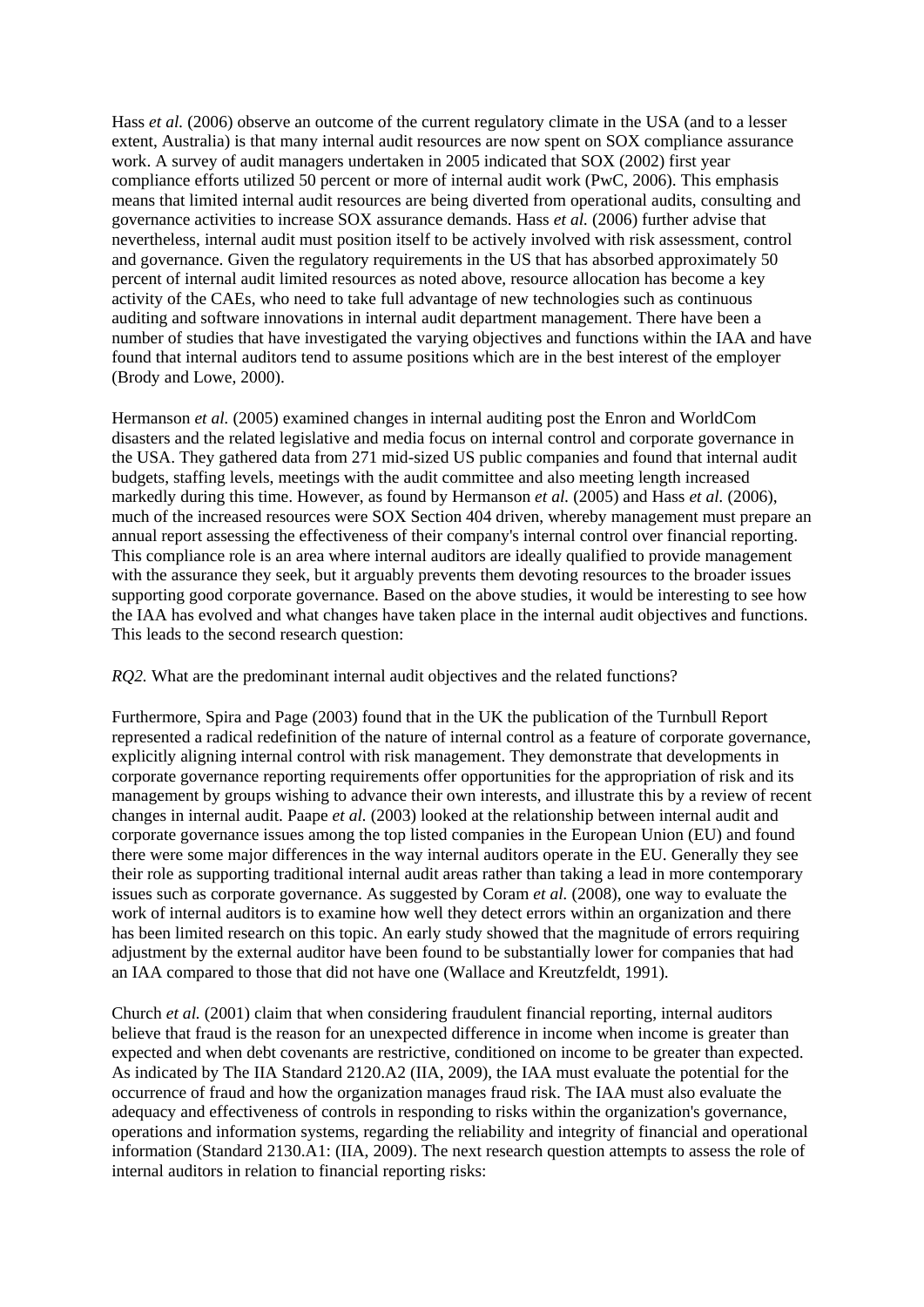*RQ3*. What are the financial reporting risks and issues faced by internal auditors and how are they addressed?

Colbert (2002) observes that the international standards on auditing require external auditors to communicate with their client's governance body regarding significant matters which come to the auditors' attention during the engagement. Similarly, the authoritative Practice Advisories issued by the IIA, mandate that internal auditors discuss certain items with the board. Thus, the body or board responsible for good governance should be receiving information from both external and internal auditors. A comparison by Colbert (2002) of the international external auditing and the internal auditing standards shows that some information received by the governance body/board is similar. However, much is unique. Thus, both groups of auditors can help the board in achieving its objective of guiding the entity to carry out its mission effectively and efficiently and in accordance with good corporate governance practice. A recent study by Stewart and Subramanium (2010) gives an overview of literature pertaining to the objectivity and independence of IAA and highlights key literature in this area and potential research opportunities. This study indicates that there is very little research which investigates the relationship between the IIA Standards and how they are used in performing the internal audit function. This leads to the next research question:

*RQ4.* How do internal auditors perform their tasks and to what extent are the IIA Standards used?

# **Research method**

The data for this study were obtained from the survey by Leung *et al.* (2004). An online survey was conducted with the CAEs in Australia, defined as those who have the ultimate responsibility for the IAA within organizations. Through its well-established network amongst internal auditors, the IIA – Australia assisted in compiling a database of CAEs, including those who were not currently members of IIA – Australia at the time the research was undertaken. The database consisted of 397 names with usable e-mail addresses that formed the basis of the sample frame in this study. E-mails were sent to all 397 addresses, providing the participants with survey user identities, passwords and simple instructions for accessing and progressing with the online survey. A questionnaire was developed based on an adaptation of the earlier study by Cooper *et al.* (1996). Respondents were asked questions under the role and accountability framework existing within their organization, addressing issues such as governing charter, internal audit staff, objectives and workloads, reporting relationships and independence, relevance of the internal audit process and risk management. They were also asked about the perceptions of the effectiveness of the internal audit process (including role effectiveness and recognition, performance and corporate governance issues), and also personal and organizational profile. The survey covered an extensive range of questions and consists of the following parts, as depicted in Table I.

Of the 397 surveyed, there were 85 usable responses representing a 21.4 percent response rate. The researchers are satisfied that, judging from typical response rates to research of a similar nature, the response rate is reasonable and that the responses reflect a satisfactory representation of the views of CAEs (Burnaby and Hass, 2009; Goodwin-Stewart and Kent, 2006). Respondents were given the opportunity to answer the questions over a two-month period and they could also amend their own responses while the survey was still open. It is believed, therefore, that the online survey results represent the considered views of a reasonable sample of CAEs.

## **Data analysis and discussion**

In analysing the data, we have attempted to critically assess the status quo of internal auditors in Australia, with a view to determining the potential risks and challenges they face in their role. The analyses and related issues are discussed in the following order: accountability structures and relationships internal audit objectives practice and performance of the IAA with the application of the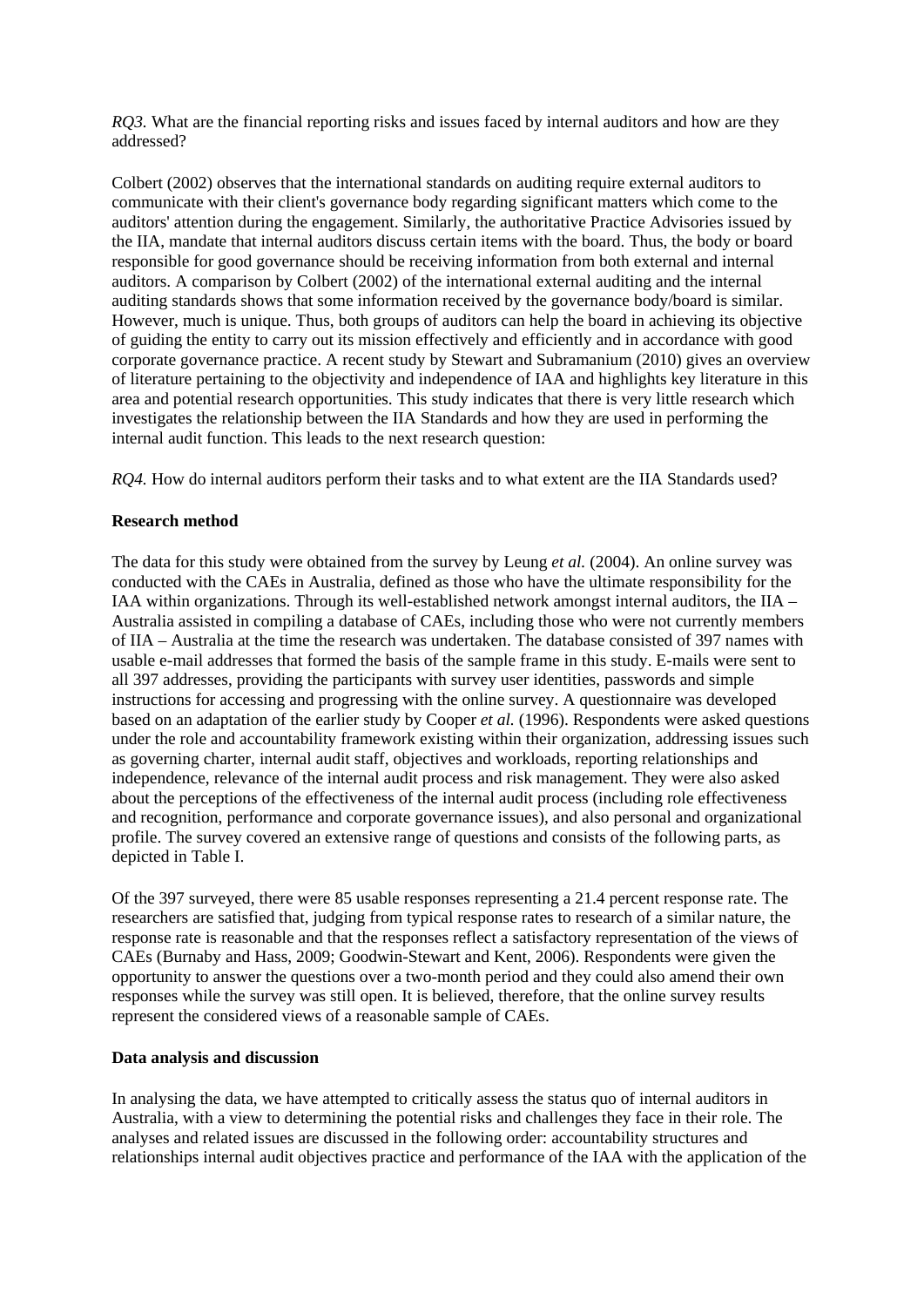IIA Standards and financial risks and other issues. We also examine how internal auditors can meet some of the challenges in the changing corporate governance scene:

*RQ1.* What are the accountability structures and the management relationships of internal audit?

The majority of CAEs' reporting responsibilities extended to the audit committee or board level (26 percent to audit committees only, 29 percent to CEOs and audit committees and 22 percent to a combination of management and boards, i.e. 77 percent report to board level) but 23 percent still had a reporting line only to management (i.e. 19 percent to CEOs and 4 percent to CFOs). Further analyses show that for those CAEs who reported to audit committees only, the majority of the reports focussed on internal control (81 percent) and risks (57 percent), while 43 percent reported on compliance, 29 percent reported on corporate governance issues and only 19 percent reported on financial reporting matters. Reports on risks, compliance and financial matters increased noticeably when the CAEs reported to both CEOs and audit committees, as shown in Table II.

In considering the nature of accountability, an investigation into the frequencies (regularly, *ad hoc* or never) and formats (detailed analytical, summary only or report by exception only) of reporting by CAEs also show an interesting scenario. The key reports that were required by CAE's in most cases were the internal controls report, risk assessment report, compliance report and the information system report; while the corporate governance report was mostly presented in an *ad hoc* manner. A majority of the CAE's stated that a report on the financial reports was usually never required of them (43 percent) while approximately 30 percent stated that it was required in an *ad hoc* manner. In relation to the format of the reports presented, the internal control report, risk assessment report and the compliance report were stated as reports that were mostly presented in a detailed analytical manner, while all other major reports were mostly presented as a summary. These responses seem to indicate that, in most organizations, internal controls, risk assessment and compliance were the key focus.

A correlation analysis shows that the frequency and reporting format on corporate governance matters are significantly related to those of internal controls, risk assessment and compliance. On the other hand, compliance is significantly related to most reports, including financial reporting matters, internal controls and corporate governance (Table III). The following table gives an overview of the descriptive statistics and correlation analysis of the frequencies and formats of key internal audit reports. While 77 percent of the corporate governance reports were addressed to either the audit committee or the audit committee and CEOs/CFOs, 21 percent of these reports were addressed to management (CEOs or CFOs) only.

In determining the perception of the CAEs in relation to the effectiveness and performance of the internal audit process, a correlation analysis was conducted between the identified factors. In the questionnaire, the CAEs' were asked on the level of access to the CEO and the chair of the audit committee. The level of access was measured using various degrees of type of access, together with the time frame of the access. A weight was given to each answer, the highest weight for most frequent and lowest to the least frequent mode. A combined score was given to each answer and used in the analysis. The other determinants identified within the questionnaire gave a score from 1 to 7 (1 being strongly disagree and 7 being strongly agree) to a number of statements measuring the perceived effectiveness of the internal audit process.

When CAEs were asked about the perceptions of their roles, positive and statistically significant relationships were found between CAEs' perceptions of their effective oversight in key operations the degree of relevance and timeliness of reporting information and whether recommendations were considered and implemented. CAEs also felt that they could significantly influence key management decisions on matters concerning risks and controls. Also, consideration and implementation by the board/CEOs on internal audit recommendations was significantly and positively correlated to CAE's access to CEOs. Whether CAEs could influence key management decisions was also found to be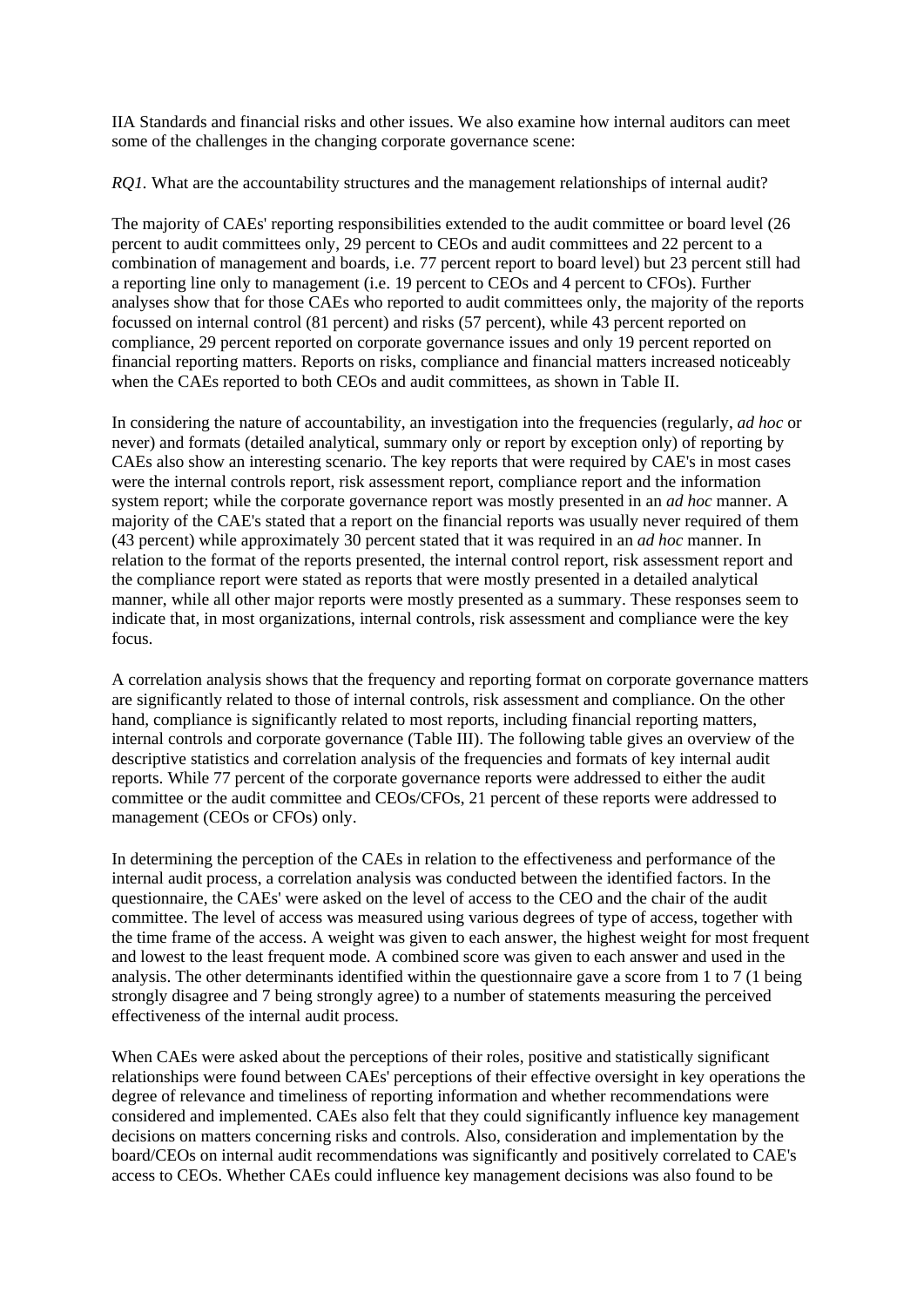significantly and positively correlated to their access to the chairs of the audit committees (Table IV, Panel A).

In terms of CAEs' views of the effectiveness of their accountability framework, those CAEs who would like to be more involved with corporate governance matters had lesser access to both the CEOs and the chairs of the audit committees. They strongly felt they still needed management support and that their audit committees could be more proactive. The significant correlation between the views that CAEs needed more support from key management and the perceptions that audit committees could be more proactive, demonstrate the issue of relationships between the CAEs, the CEOs and the audit committees. It is arguably reasonable and to be expected that CAEs were generally found to have better access to CEOs than to audit committees or the board. The use of non-executive directors on the main board and committees was prevalent and the chairpersons of the board are mostly nonexecutive. CAEs' impressions about whether they were regarded as having a significant role in corporate governance were dependent on their access to CEOs and the chairs of the audit committees. In turn, they believed that in order to add value to corporate governance, direct access to the audit committees was dependent on the personality and calibre of the board, and whether the IAA was given sufficient status in the organization (Table IV Pane B).

Moreover, when asked if the CAEs met with either CEOs or audit committees on various matters concerning internal audits, a significantly higher percentage of CAEs met with CEOs rather than with audit committees on staffing issues, resourcing and audit quality reviews. In general, CAEs tend to meet more often with CEOs on most matters. However, statistical analyses on possible correlations between access to CEOs and the chairs of audit committees, and that of the perceptions of CAEs regarding their role, show further evidence that such access has a significant impact on the effectiveness of CAEs. It is also worthwhile to note that there was a strong and significant correlation between CAEs' access to CEOs and to the chairs of the audit committees, suggesting that CEOs were always involved when CAEs met with the chairs of audit committees.

These analyses highlight that while most CAEs report to audit committees and boards, the effectiveness of the role of CAEs is perceived to be dependent on access to, and the quality of, the personnel in key management and at board level. Different forms of access, and the perceived support for CAEs, impact on the manner of reporting by the CAEs. Although there is a significant move towards better practice to ensure independence of internal auditors in terms of their reporting responsibilities, the survey results demonstrate a relatively closer relationship between CAEs and CEOs than with audit committees. Moreover, the strong correlation between access to CEOs and to the chairs of audit committees, suggest that the CAEs' access to audit committees might be subject to the CEOs' inclusion in audit committee meetings:

*RQ2.* What are the predominant internal audit objectives and the related functions?

Internal audit staff had a variety of workloads. Based on an average percentage of their time spent on different tasks, Figure 1 shows the weighting of internal auditors' workloads.

It is apparent that internal auditors spend a substantial amount of their time on internal control matters, management and operational audits, systems assurance and business strategic risk matters. Notably, however, corporate governance issues did not rank highly. The work performed by internal auditors is not only multi-faceted, but is also extensive and complex in nature. The next section on audit objectives is therefore pertinent in evaluating the key objectives seen as important by CAEs.

Respondents were asked to rate the level of importance of different audit objectives, which were applicable to their own circumstances. The answers to this group of questions provide an insight into the perceptions of respondent organizations about the role of their IAAs. Respondents were given a scale of 1-7, in which to indicate the least (1) to the most important (7) audit objectives. Table V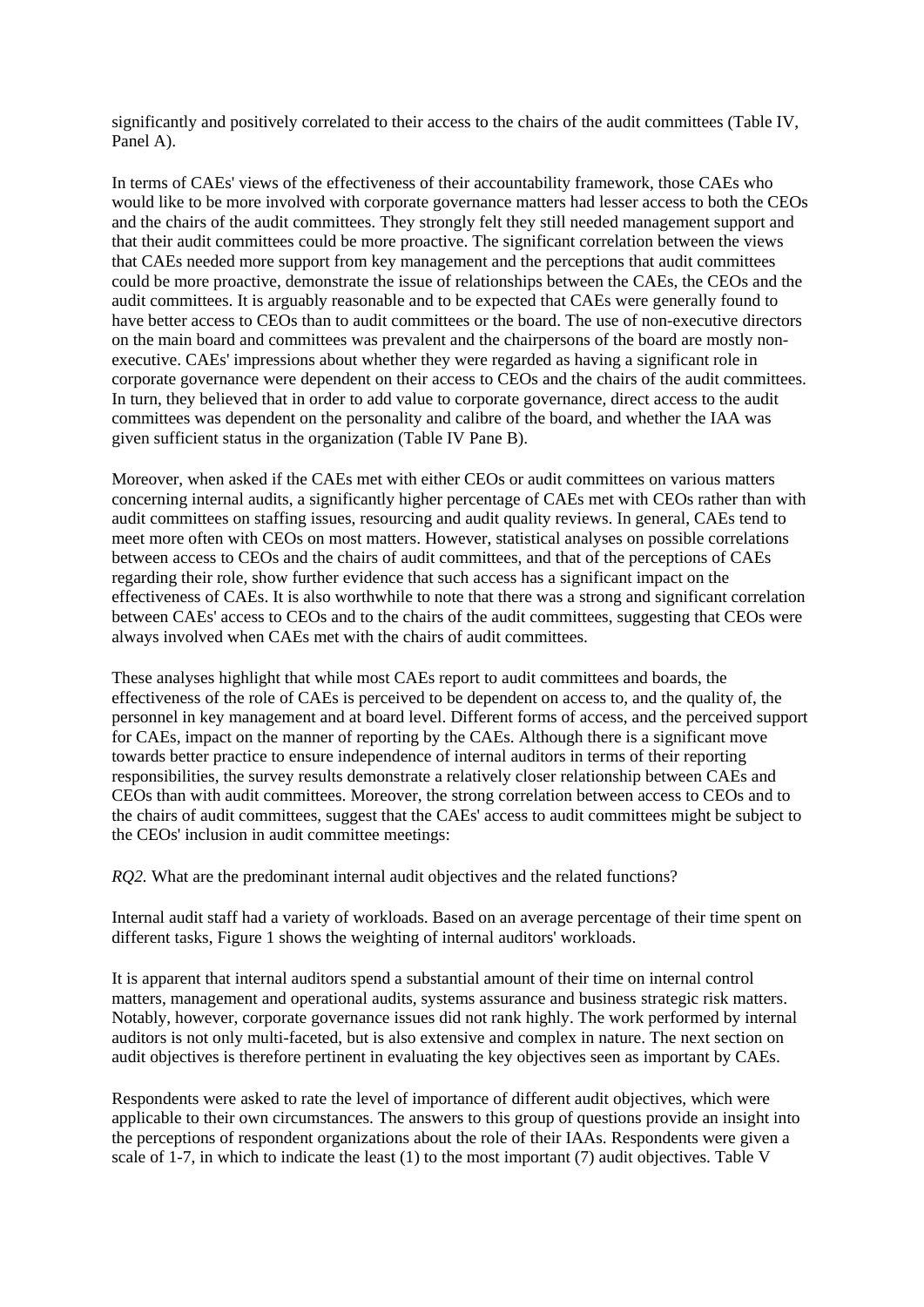reports the mean of each audit objective, together with the percentages of those who gave the last two extreme ratings (i.e. 6 and 7 for the most important; 1 and 2 for the least important) for each objective.

Table V reports that the internal audit objectives generally focussed on internal controls and risk management. On the other hand, complying with information technology security measures, satisfying audit committee requirements and dealing with corporate governance issues were ranked more important than other financial objectives. Other notable objectives were the application of IIA Standards and disclosure and earnings measurement, all of which were regarded as relatively less important than others. In view of the financial scandals in which accountants and auditors have been involved in recent years, further consideration is necessary to ascertain the role of internal auditors in preventing or assessing financial reporting risks, such as earnings management. The reporting relationships and independence of CAEs in their organizations are next examined, in order to evaluate the position of internal audit in the governance process.

As shown in Figure 1 and Table VI, internal auditors spent most time on the following five key tasks:

- 1. internal control evaluation;
- 2. management and operations audit;
- 3. systems assurance;
- 4. business strategic risk assessment; and
- 5. internal consultancy.

On the other hand, the five most important internal audit objectives indicated by CAEs, were:

- 1. monitoring the effectiveness of internal control;
- 2. risk assessment and management processes;
- 3. procedural compliance including IT systems integrity;
- 4. audit committees' briefs; and
- 5. corporate governance issues.

The internal auditors' focus on controls, risks and system compliance, as evidenced in the positive relationships, suggests that these are the areas of their role in corporate governance in which the audit committee's requirements are met. However, the significant negative correlations found in relation to the time spent on systems assurance, business strategic risk assessment and internal consultancy, uncover certain inconsistencies. It appears that internal auditors might have the perception that the time spent on evaluating systems, strategic risks and providing internal consultancy are either of less importance than other objectives, or that such areas of work are not considered by them in the overall audit framework.

Moreover, the time spent on systems assurance was found to be negatively correlated to other aspects of their tasks and audit objectives, albeit not statistically significant. An exception to this is that the time spent on systems assurance is positively related to the time spent on internal consultancy (not statistically significant). This shows that some internal auditors carry out internal consultancy in the form of providing systems assurance. The negative correlation between internal control evaluation and management audit is considered reasonable, as the two tasks can overlap, especially in the public sector. The above findings also reinforce the fact that internal auditors are concerned with aligning key audit objectives to satisfying audit committees' briefs and corporate governance issues, although such objectives are apparently not afforded the required time or resources:

*RQ3*. What are the financial reporting risks and issues faced by internal auditors and how are they addressed?

Table VII shows the result of CAEs' experience of specific financial reporting risks in the preceding financial year. A significant percentage of respondents have encountered financial reporting and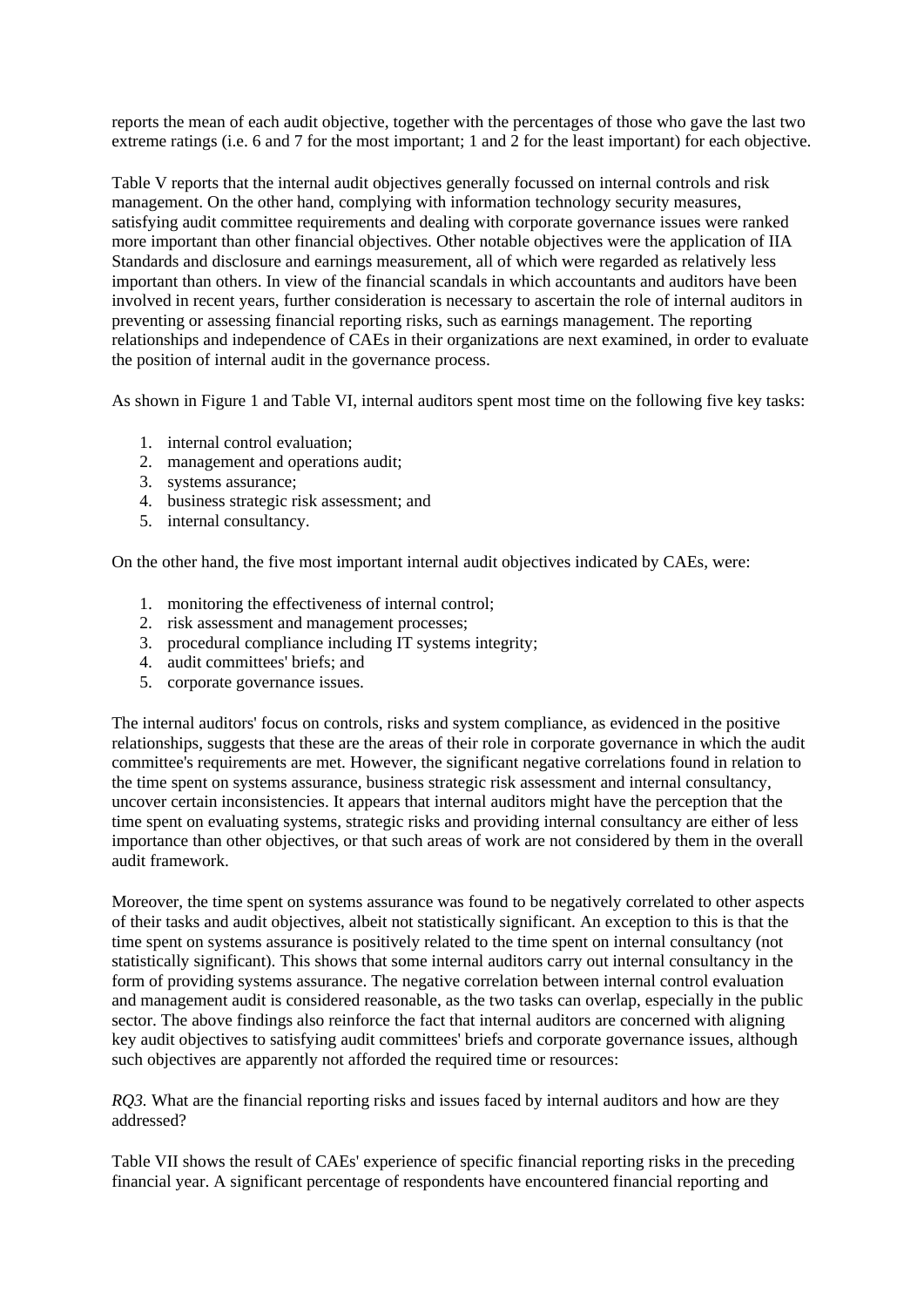earnings measurement issues. Nearly all financial reporting risks, identified from the earnings management literature, were experienced by over 50 percent of the respondents. The five matters with the highest percentage of occurrence are: asset valuation disclosures capital write-offs confidentiality issues and conflict of interest problems.

Most of the financial reporting issues and risk areas are concerned with financial reporting compliance, disclosures, transparency of earnings measurement, risk management and internal controls. When compared with the importance placed by internal auditors in terms of their related audit objectives, the following relationships were found.

Significant positive relationships are apparent between the importance of the audit objective of compliance matters in financial reports, with the experience of CAEs regarding asset valuations and capital write-offs. The occurrence of capital write-offs also is a significant positive relationship with the objective of ensuring the transparency of earnings measurement. Occurrences concerning accruals accounting have a significant and positive relationship with the importance of internal audit objectives regarding fraud and investigations, meeting the requirements of external auditors, and dealing with corporate governance issues. Significant and positive relationships are also found in the experience regarding liability restatements and disclosures and the internal audit objectives of meeting external auditors' requirements. All the financial reporting issues encountered by the CAEs show significant positive correlations with each other.

Financial reporting risks and issues relating to earnings measurement have been experienced by a majority of internal auditors. The more important the internal audit objectives on compliance, the more likely financial reporting problems were found. The more important were the transparency of earnings measurement methods, the higher the occurrence of capital write-offs. These may mean that the occurrences of such financial reporting issues have a direct impact on the audit objectives, or, had such audit objectives been regarded as more important, a higher rate of occurrences may result. Valuation of assets and capital write-offs was mostly regarded by CAEs as compliance matters for the financial report. Particular attention is given by CAEs to accruals accounting, which is considered as a fraud-related issue and is viewed by the CAEs as important for corporate governance. The above relationships also suggest that internal auditors tend to view accruals, liability restatements and disclosures, as assurance matters requiring attention by external auditors:

*RQ4.* How do internal auditors perform their tasks and to what extent are IIA Standards used?

Table VIII reports that only 36 percent of internal auditors claimed that they partly or fully use the IIA Professional Practice Standards on quality assurance and improvement, and 44 percent said they partly or fully used the Performance Standards for *Risk-based Planning.* About 46 percent of internal auditors admitted they used the Standards on *Reporting Policies* and 66 percent said they applied the Code of Ethics.

To gain further insights into the extent of the application of IIA Professional Practice Standards, the responses to the questions relating to each key standard were tested using the Spearman's rho nonparametric correlations test. The extent of application of all IIA Professional Practice Standards is significantly and positively correlated to one another, indicating that internal auditors have a consistent view about all the IIA Professional Practice Standards with respect to their application. There is not a single standard that was either used to a greater or lesser extent.

There is no significant relationship between any of the IIA Professional Practice Standards and the time spent on the key tasks performed by internal auditors. That is, the key tasks were likely to have been performed without any significant application of the IIA Professional Practice Standards. This suggests that internal auditors might have been using their own in-house standards, or that the IIA Standards were viewed to be inappropriate for use in the circumstances. Significant negative relationships exist between the time spent on management and operations audit and the usage of the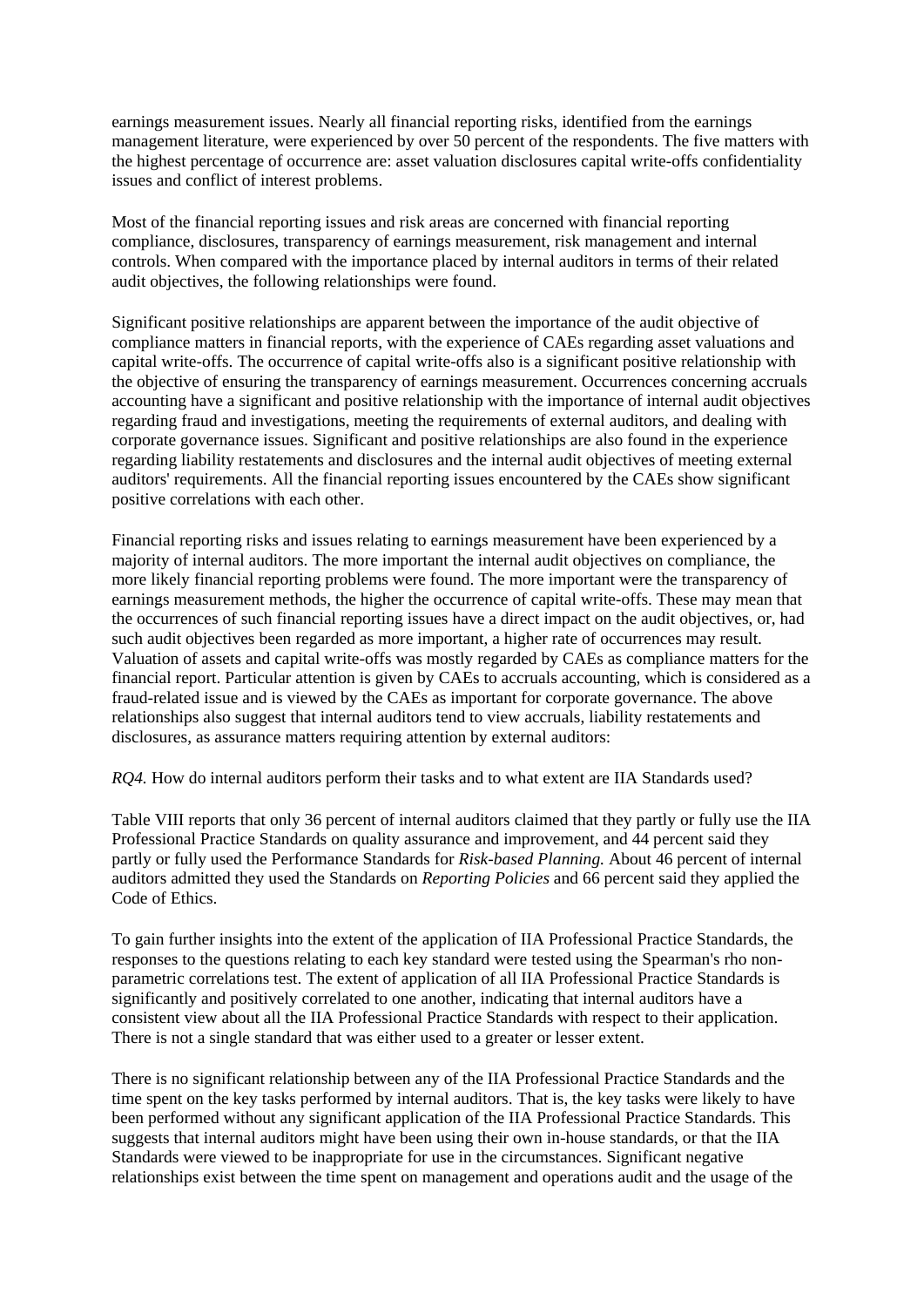IIA Professional Practice Standard on quality assurance and improvement. This is also the case with the IIA code of ethics and rules of conduct. This suggests the standards are perceived by CAEs as not being directly relevant to the nature of the management and operations audits performed.

Tests were carried out to identify any possible relationship between the extent of the application of IIA Professional Practice Standards, the importance of internal audit objectives, and the format of internal audit reports. It was found that the key internal audit objectives of risk assessment and management, and monitoring the effectiveness of internal controls, do not have any significant relationship with the extent of applications of IIA Professional Practice Standards. The importance of the internal audit objective of applying IIA Attributes and Performance Standards (ranked eighth in the list of audit objectives), has a direct and positive relationship with internal auditors' indication of the extent of usage of such standards. This suggests that internal auditors are somewhat cautious about applying the IIA Professional Practice Standards as application was limited.

However, the importance of the corporate governance objective is recognised positively in its relationship with the importance placed on the internal audit objective of the application of IIA Professional Practice Standards. These include the standards on risk-based planning, approvals and resource management, and reporting policies. This is the same in respect to the internal audit objective on risk assessment. However, with respect to the frequency or format of internal audit reports, no significant relationships were found between the frequency, or the format, with the application of the IIA Professional Practice Standards. The above results suggest that while internal auditors were agreeable that the IIA Standards are important to achieving the objective of ensuring good corporate governance, the actual application of the Standards tends to be unrelated to the performance of internal audit tasks.

#### **Conclusions**

In conclusion, the following discussion focuses on how the research findings highlight some key implications, which the profession of internal auditing will need to address.

In relation to the accountability structure, the IIA Standards for Professional Practice requires that the CAE should report periodically to the board and senior management (Performance Standard 2060). In reporting on the HIH Insurance collapse in Australia, Owen (2003) suggested that there should be a second reporting line so that internal auditors report to the board, or its committee, regarding concerns on risks and internal control. While there is an increasing demand for internal audit functions (the Australian Stock Exchange Corporate Governance Principles and Recommendations "encourages" the establishment of internal audit functions), the research shows that CAEs' reporting lines are diverse and inconsistent. This can be more complex in multinational companies where CAEs first report to functional heads, then to the senior management and the board. While 56 percent of CAEs' reporting lines involved the audit committees and 79 percent had "ready" access to the audit committees, the presence of the CEOs in almost all cases of contact compromise the otherwise direct communication between the CAE and the audit committee, especially when it is warranted.

On the other hand, perceptions of the CAEs strongly endorse the significance of access and communication with the right calibre people at the right level of the organization. In order to provide relevant, timely and complete information for the board and senior management, CAEs should have a clear reporting role directly to the audit committee of the board. While the CEO should be kept informed and should participate whenever appropriate in discussions/meetings, the audit committee should have direct access to the CAE, without the CEO's presence. A close relationship between the CAE and CEO, rather than with the audit committee, can potentially result in the risk of intimidation or management pressure on the CAE.

Addressing the internal audit objectives and IAA, internal auditors' responsibilities, as revealed by the research, are wide ranging. While internal audit objectives have been established with a focus on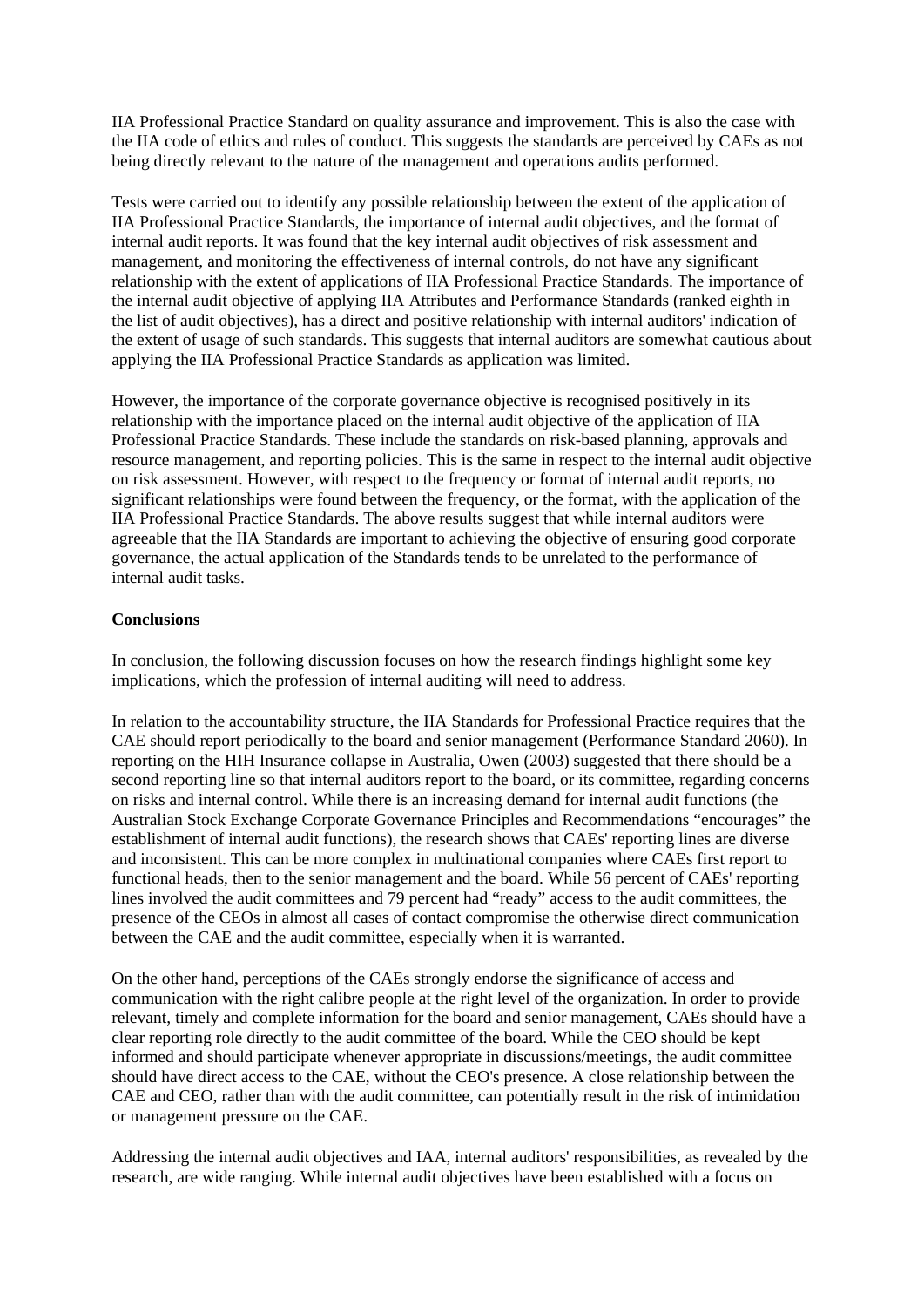controls, risks and governance, the study has highlighted the fact that there is a lack of correlation between the tasks performed by internal auditors and the important internal audit objectives, with the exception of internal control and risks. The results also suggest that internal auditors have been providing an internal consulting and advisory role in matters concerning IT systems, strategic risks and financial issues.

If internal auditors are to build their relationships with management and in the current environment proactively contribute to good corporate governance, they need to define how, and in what way, this can be done. In regard to corporate governance processes, the results of the research indicate that issues surrounding internal control, risk assessment and management processes are regarded as the key factors for internal audit to make a worthwhile contribution. Such matters are reported frequently and mostly in detail, with a view of ensuring compliance with established policies and regulations. Corporate governance issues are also seen to be a factor in satisfying the requirements of audit committees. Financial reporting issues are not seen as a significant matter of concern to the internal auditor and are generally viewed as issues to be covered by the external auditor. While the IAA could be entrusted with providing senior management and the board with relevant and timely information, internal audit objectives should primarily focus on the requirements of good governance mechanisms. Good governance mechanisms include systems which ensure integrity of information flow, adequacy of risk assessment and management processes, organizational communication and approval, effective deployment of resources, management of financial reporting procedures, timeliness of reporting and compliance with relevant legislation and standards.

Internal audit has developed significantly in the past decade. The definition of internal auditing stipulates the requirements of a systematic and disciplined approach to be adopted by internal auditors in ensuring the effectiveness of internal control, risk management processes and governance. Good corporate governance promotes open dialogue and communication, while ineffective corporate governance gives rise to conflicts and lack of transparency. Internal auditors are in a position of trust and must be seen to maintain integrity and independence in their performance and at the same time maintain good relationships with management. Ethical integrity is also an essential skill required of internal auditors. In particular, the CAE, must be capable of identifying ethical issues, investigating the full facts, consider such issues in the context of ethical principles and standards, and warn management and the board with regard to the risks. The significance of this is apparent when assessed against the potential reputation risk to an organization. Accordingly, it might even be appropriate to consider making internal audit the champion of an organization's policy pertaining to its code of conduct. Other risks include, for example, general business risks, compliance and legal risks, risks of fraudulent activities and systems failures.

The research also highlights the lean and relatively senior profile of internal audit in Australia. Internal auditors have extensive accounting and auditing experience and are likely to be in the latter part of their careers. CAEs have a strong perception that their role in contributing to good corporate governance is fulfilled through their work on internal controls, risks and compliance but there is a desire to be more actively involved in the overall governance processes. Owing to the diversity of tasks they cover, some internal auditors are able to be innovative, and are more actively involved in internal consultancy and advisory matters, while others are more focused on compliance work.

Internal audit is in a changing landscape. Public debate, media scrutiny and government intervention have never been more closely aligned on the need for lasting change in governance and management practices, as seen by the reaction to the Enron and WorldCom scandals and more recently the corporate collapses during the global financial crisis. This offers a limited opportunity for the internal audit profession to be at the vanguard of the change agenda, or alternatively be part of an outcome determined by others. The internal audit profession can build upon its inherent strengths and address any apparent areas of shortfall. Internal auditors are positive about their role in contributing to good corporate governance and the value of their work is generally appreciated by management, the board and the organization. However, there is some misalignment between the aspirations of internal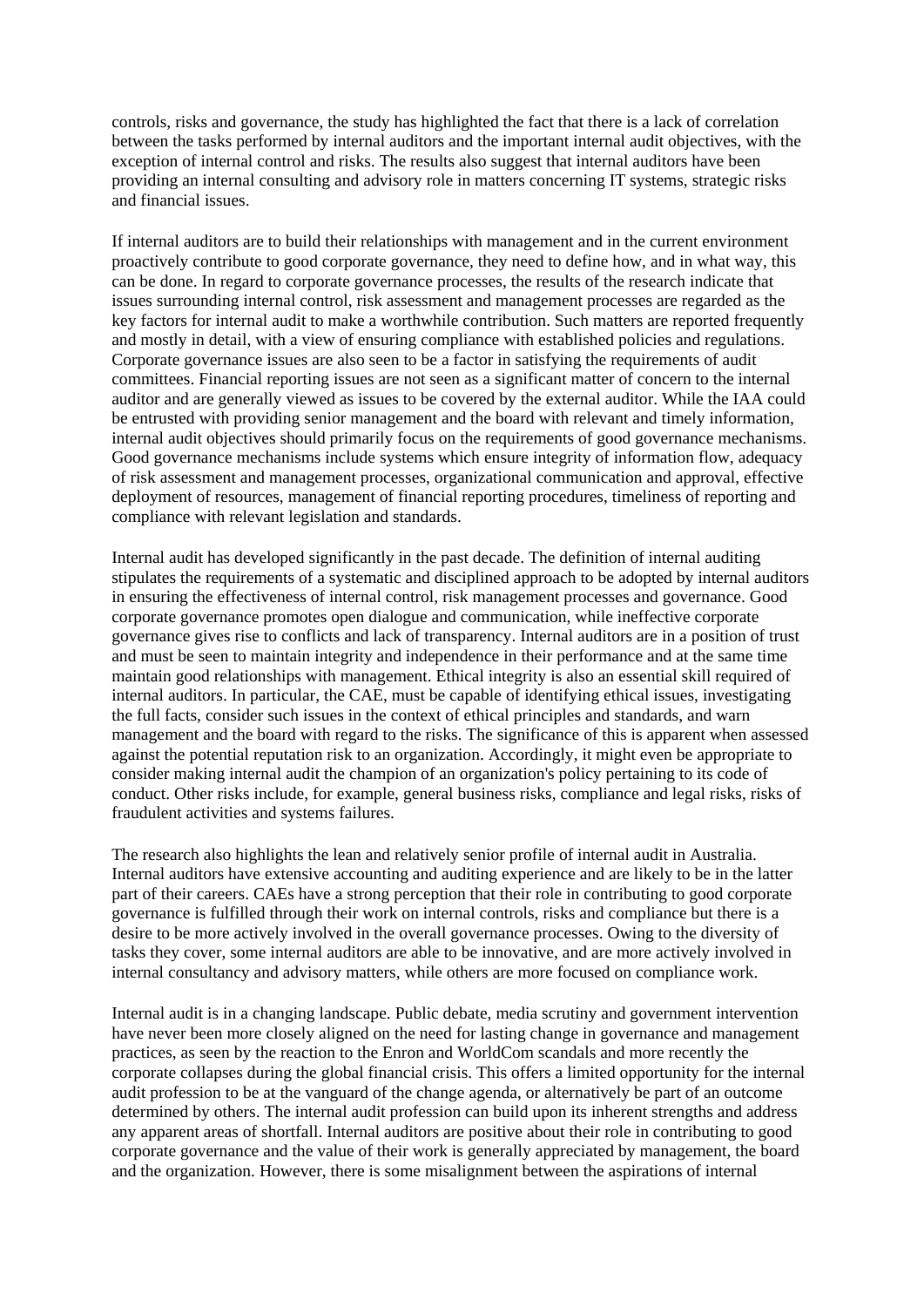auditors to contribute to good corporate governance and the work programs they currently undertake. The multiple and complex tasks covering both compliance and consultancy work performed by internal auditors, may also result in confusion about their role.



Tasks performed in average % of time

*Figure 1The average percentage of time spent on various tasks by internal audit staff*

| Nature of questions                                     | Questionnaire references |                         |
|---------------------------------------------------------|--------------------------|-------------------------|
| Role and accountability framework                       |                          |                         |
| Governing charter                                       | 1, 2                     |                         |
| Internal audit staff                                    | 3, 4                     |                         |
| Internal audit objectives                               | 5-19                     |                         |
| Internal audit workload                                 | 20                       |                         |
| Reporting relationships and independence                | 21, 28, 30-33            |                         |
| Internal audit definitions, application and perceptions |                          |                         |
| Internal audit risk management and financial            | 22-27, 35                |                         |
| reporting issues                                        |                          |                         |
| Perceptions of the effectiveness of internal audit      | 29, 34, 36               |                         |
| Role effectiveness                                      | 37, 38                   |                         |
| Role recognition                                        | 39                       |                         |
| Performance                                             | 40                       | Table I.                |
| Corporate governance processes                          | 41                       | A summary of the online |
| Personal and organizational profiles                    | 42-53                    | survey questions        |

*Table IA summary of the online survey questions*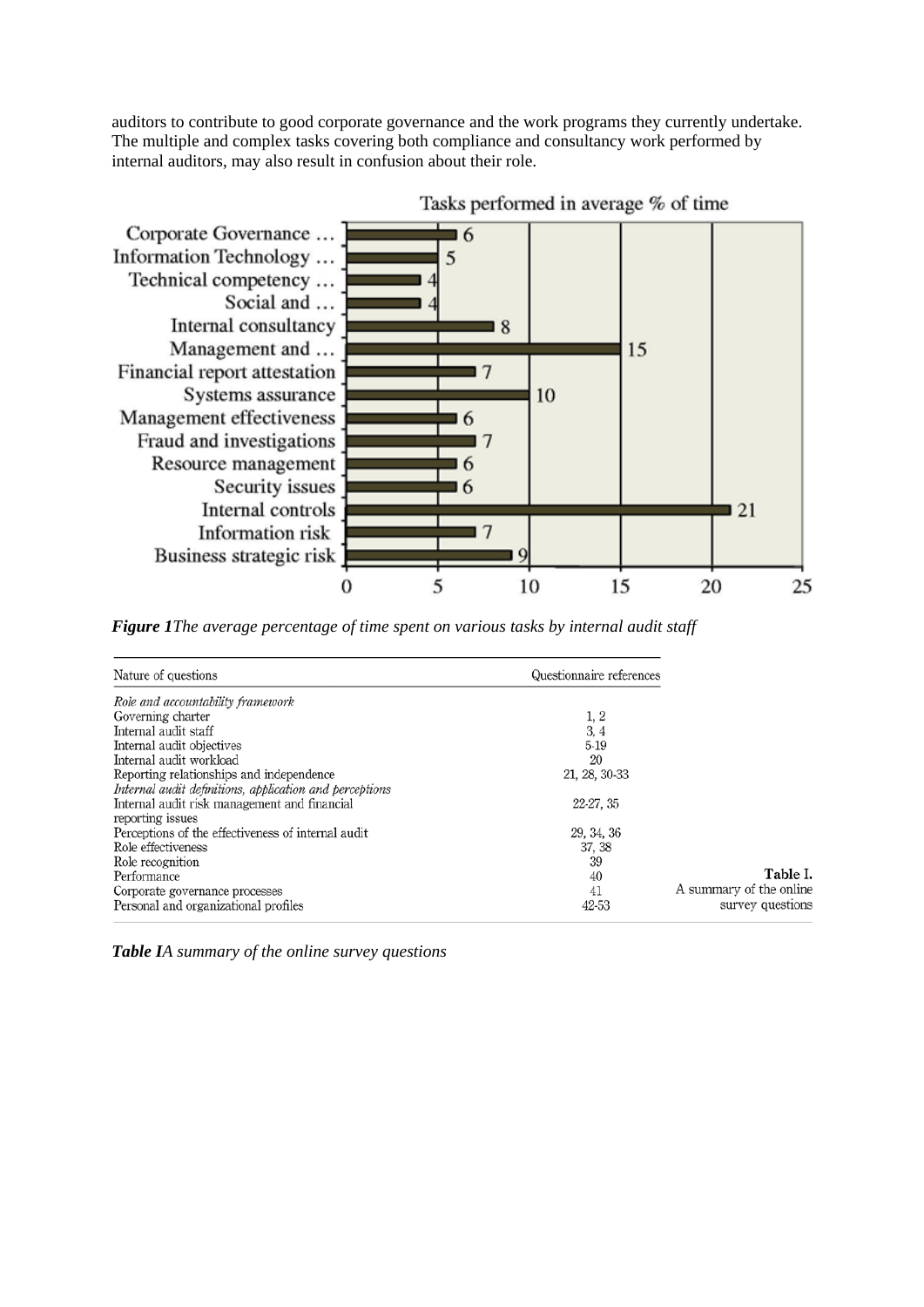|                                                                             | Reporting to                                                                                                                  | Financial<br>report | Regular reports by internal audits in percentage <sup>a</sup><br>Internal<br>control | Risk<br>assessment | Compliance | Corporate<br>governance |
|-----------------------------------------------------------------------------|-------------------------------------------------------------------------------------------------------------------------------|---------------------|--------------------------------------------------------------------------------------|--------------------|------------|-------------------------|
|                                                                             | Audit committees only<br>$CEOs + audit$                                                                                       | 19                  | 81                                                                                   | 57                 | 43         | 29                      |
|                                                                             | committees<br>Audit committees $+$                                                                                            | 30                  | 87                                                                                   | 78                 | 78         | 30                      |
|                                                                             | others                                                                                                                        | 24                  | 71                                                                                   | 65                 | 53         | 29                      |
| Table II.<br>Percentages of regular<br>reports and to whom<br>they are made | CEOs only                                                                                                                     | 60                  | 80                                                                                   | 47                 | 80         | 40                      |
|                                                                             | CFO <sub>s</sub> only                                                                                                         | 33                  | 100                                                                                  | 67                 | 33         | 33                      |
|                                                                             | <b>Note:</b> <sup>a</sup> The percentages do not add up to 100 because multiple reports were produced by internal<br>auditors |                     |                                                                                      |                    |            |                         |

*Table IIPercentages of regular reports and to whom they are made*

|                                                                                |                                                                                         | Internal<br>control<br>reports | Risk<br>assessment<br>reports | Compliance<br>reports | Corporate<br>governance<br>reports | IAA report on<br>financial report<br>format | Internal<br>controls<br>report format report format | Risk<br>assessment   | Compliance<br>report<br>format | Corporate<br>governance report<br>format |
|--------------------------------------------------------------------------------|-----------------------------------------------------------------------------------------|--------------------------------|-------------------------------|-----------------------|------------------------------------|---------------------------------------------|-----------------------------------------------------|----------------------|--------------------------------|------------------------------------------|
|                                                                                | IAA report on<br>financial reports<br>Internal control<br>reports<br>Risk               | 0.16                           | 0.13<br>0.12                  | $0.28**$<br>$0.25*$   | 0.13<br>$0.22*$                    | 0.17<br>$-0.19$                             | $-0.22*$<br>0.18                                    | $-0.10$<br>$-0.05$   | $-0.02$<br>$-0.07$             | 0.08<br>0.01                             |
|                                                                                | assessment<br>reports<br>Compliance<br>reports<br>Corporate                             |                                |                               | $-0.06$               | $0.29**$<br>$0.28**$               | $-0.10$<br>0.00                             | $-0.17$<br>0.11                                     | $0.29***$<br>0.08    | 0.01<br>$0.37**$               | 0.13<br>$0.23*$                          |
|                                                                                | governance<br>reports<br>IAA report on<br>financial report                              |                                |                               |                       |                                    | $-0.03$                                     | $-0.12$                                             | 0.06                 | $-0.04$                        | $0.32**$                                 |
|                                                                                | format<br>Internal<br>controls report<br>format<br>Risk                                 |                                |                               |                       |                                    |                                             | $0.31***$                                           | $0.26*$<br>$0.45***$ | $0.32**$<br>$0.38***$          | $0.30**$<br>$0.28***$                    |
| Table III.<br>Correlation analysis<br>on the frequencies<br>and formats of the | assessment<br>report format<br>Compliance<br>report format                              |                                |                               |                       |                                    |                                             |                                                     |                      | $0.46**$                       | $0.50**$<br>$0.58***$                    |
| major IAA reports                                                              | <b>Notes:</b> $\ast$ $\phi$ < 0.05 (one-tailed); $\ast \ast$ $\phi$ < 0.01 (one-tailed) |                                |                               |                       |                                    |                                             |                                                     |                      |                                |                                          |

*Table IIICorrelation analysis on the frequencies and formats of the major IAA reports*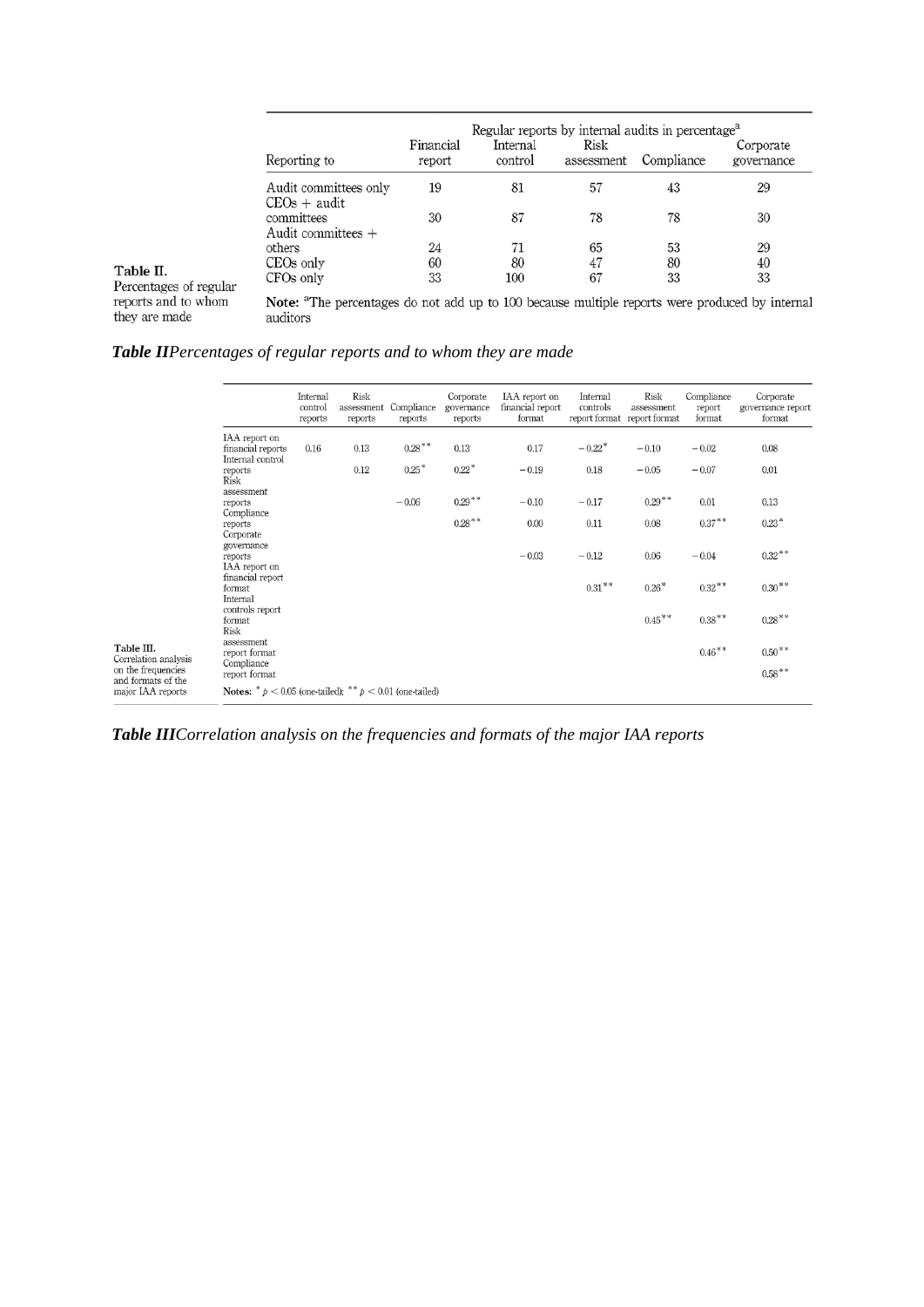| Panel A: perception on efficiency<br>Descriptive statistics:<br>The internal audit function                                     | $\boldsymbol{n}$                          | Minimum                                                                                                                | Maximum                                                                                             | Mean                                                                | SD                                                                                                                    |                                                                      |                                                                                                                                          |                                                                                                                     |                                             |                                                                                              |
|---------------------------------------------------------------------------------------------------------------------------------|-------------------------------------------|------------------------------------------------------------------------------------------------------------------------|-----------------------------------------------------------------------------------------------------|---------------------------------------------------------------------|-----------------------------------------------------------------------------------------------------------------------|----------------------------------------------------------------------|------------------------------------------------------------------------------------------------------------------------------------------|---------------------------------------------------------------------------------------------------------------------|---------------------------------------------|----------------------------------------------------------------------------------------------|
| has effective oversight in all<br>key operations<br>IAA provides information<br>for the board and AC to                         | 70                                        | 1                                                                                                                      | $\overline{7}$                                                                                      | 5.46                                                                | 1.48                                                                                                                  |                                                                      |                                                                                                                                          |                                                                                                                     |                                             |                                                                                              |
| make decisions on financial<br>matters                                                                                          | 69                                        | 1                                                                                                                      | $\overline{7}$                                                                                      | 4.52                                                                | 1.80                                                                                                                  |                                                                      |                                                                                                                                          |                                                                                                                     |                                             |                                                                                              |
| Internal auditors maintain<br>integrity and objectivity                                                                         | 70                                        | $\sqrt{2}$                                                                                                             | $\scriptstyle{7}$                                                                                   | 6.27                                                                | 0.96                                                                                                                  |                                                                      |                                                                                                                                          |                                                                                                                     |                                             |                                                                                              |
| IAA provides advice and<br>resources to others                                                                                  | 70                                        | 1                                                                                                                      | $\overline{7}$                                                                                      | 5.46                                                                | 1.54                                                                                                                  |                                                                      |                                                                                                                                          |                                                                                                                     |                                             |                                                                                              |
| Reports generated by<br>internal audit are always                                                                               |                                           |                                                                                                                        |                                                                                                     |                                                                     |                                                                                                                       |                                                                      |                                                                                                                                          |                                                                                                                     |                                             |                                                                                              |
| timely<br>Recommendations by<br>internal auditors are usually                                                                   | 70                                        | 3                                                                                                                      | $\overline{7}$                                                                                      | 5.06                                                                | 1.18                                                                                                                  |                                                                      |                                                                                                                                          |                                                                                                                     |                                             |                                                                                              |
| considered and<br>implemented<br>Internal audits are usually<br>performed with an                                               | 70                                        | $\,2$                                                                                                                  | $\scriptstyle{7}$                                                                                   | 5.60                                                                | 1.10                                                                                                                  |                                                                      |                                                                                                                                          |                                                                                                                     |                                             |                                                                                              |
| emphasis on risks and<br>controls<br>Internal audits carried out<br>are often only for regulatory                               | 69                                        | $\sqrt{2}$                                                                                                             | $\overline{7}$                                                                                      | 6.19                                                                | 0.97                                                                                                                  |                                                                      |                                                                                                                                          |                                                                                                                     |                                             |                                                                                              |
| compliance<br>Influence key management                                                                                          | 70                                        | 1                                                                                                                      | $\overline{7}$                                                                                      | 3.14                                                                | 1.64                                                                                                                  |                                                                      |                                                                                                                                          |                                                                                                                     |                                             |                                                                                              |
| decisions on matters within<br>my expertise                                                                                     | 70                                        | $\overline{2}$                                                                                                         | 7                                                                                                   | 5.71                                                                | 1.18                                                                                                                  |                                                                      |                                                                                                                                          |                                                                                                                     |                                             |                                                                                              |
|                                                                                                                                 | Access<br>to audit<br>com.<br>chair       | The internal<br>audit function<br>has effective<br>oversight in<br>all key<br>operations                               | A provides<br>information<br>for the board<br>and AC to<br>make<br>decisions on                     | Internal<br>auditors<br>maintain<br>integrity<br>and<br>objectivity | IAA<br>provides<br>advice and<br>resources<br>to others                                                               | Reports<br>generated<br>by internal<br>audit are<br>always<br>timely | Recommendations<br>by internal<br>auditors are<br>usually considered<br>and implemented                                                  | Internal<br>audits are<br>usually<br>performed<br>with an<br>emphasis on regulatory                                 | Internal<br>audits<br>are often<br>only for | Influence key<br>management<br>carried out decisions on<br>matters<br>within my<br>expertise |
| Correlations                                                                                                                    |                                           |                                                                                                                        | financial<br>matters                                                                                |                                                                     |                                                                                                                       |                                                                      |                                                                                                                                          | risks and<br>controls                                                                                               | compliance                                  |                                                                                              |
| Access to CEO<br>Access to Audit Com. Chair<br>The IAA has effective                                                            | $0.53***$                                 | 0.16<br>0.09                                                                                                           | 0.19<br>0.17                                                                                        | $0.26*$<br>0.24                                                     | 0.15<br>0.18                                                                                                          | 0.00<br>$-0.08$                                                      | 0.13<br>$0.21*$                                                                                                                          | 0.12<br>0.07                                                                                                        | $-0.08$<br>$-0.09$                          | $0.35$ $^{\ast}$ $^{\ast}$<br>$0.31$ $^{\ast\,*}$                                            |
| oversight in all key<br>operations<br>The IAA provides<br>information for the board                                             |                                           |                                                                                                                        | 0.13                                                                                                | 0.12                                                                | $0.28*$                                                                                                               | 0.10                                                                 | $0.21*$                                                                                                                                  | 0.13                                                                                                                | 0.10                                        | $0.40**$                                                                                     |
| and AC to make decisions<br>on financial matters                                                                                |                                           |                                                                                                                        |                                                                                                     | 0.07                                                                | $0.29**$                                                                                                              | $0.21$ $*$                                                           | $0.22*$                                                                                                                                  | $-0.01$                                                                                                             | $0.24*$                                     | 0.11                                                                                         |
| Internal auditors maintain<br>integrity and objectivity                                                                         |                                           |                                                                                                                        |                                                                                                     |                                                                     | $0.31***$                                                                                                             | 0.175                                                                | 0.11                                                                                                                                     | 0.17                                                                                                                | 0.07                                        | 0.25                                                                                         |
| IAA provides advice and<br>resources to others                                                                                  |                                           |                                                                                                                        |                                                                                                     |                                                                     |                                                                                                                       | $0.42***$                                                            | $0.50**$                                                                                                                                 | 0.15                                                                                                                | 0.01                                        | $0.54$ **                                                                                    |
| Reports generated by<br>internal audit are always<br>timely                                                                     |                                           |                                                                                                                        |                                                                                                     |                                                                     |                                                                                                                       |                                                                      | $0.27*$                                                                                                                                  | $0.30**$                                                                                                            | $-0.08$                                     | 0.18                                                                                         |
| Recommendations by<br>internal auditors are usually<br>considered and<br>implemented                                            |                                           |                                                                                                                        |                                                                                                     |                                                                     |                                                                                                                       |                                                                      |                                                                                                                                          | 0.14                                                                                                                | $-0.02$                                     | $0.59**$                                                                                     |
| Internal audits are usually<br>performed with an<br>emphasis on risks and                                                       |                                           |                                                                                                                        |                                                                                                     |                                                                     |                                                                                                                       |                                                                      |                                                                                                                                          |                                                                                                                     |                                             |                                                                                              |
| controls<br>Internal audits carried out<br>are often only for regulatory                                                        |                                           |                                                                                                                        |                                                                                                     |                                                                     |                                                                                                                       |                                                                      |                                                                                                                                          |                                                                                                                     | $-0.14$                                     | 0.11                                                                                         |
| compliance<br>Panel B: Perceptions on performance<br>Descriptive statistics<br>CAE is actively involved<br>with the board/audit | Ν                                         | Minimum                                                                                                                | Maximum                                                                                             | Mean                                                                | SD                                                                                                                    |                                                                      |                                                                                                                                          |                                                                                                                     |                                             | 0.07                                                                                         |
| committee in the<br>organization's governance<br>Still require support of key                                                   | 69                                        | 1                                                                                                                      | 7                                                                                                   | 4.23                                                                | 1.90                                                                                                                  |                                                                      |                                                                                                                                          |                                                                                                                     |                                             |                                                                                              |
| management in order to be<br>effective<br>Audit committee can be<br>more proactive and                                          | 70                                        | 1                                                                                                                      | $\overline{7}$                                                                                      | 5.79                                                                | 1.50                                                                                                                  |                                                                      |                                                                                                                                          |                                                                                                                     |                                             |                                                                                              |
| involved<br>CAE is regarded by the<br>board to have a significant                                                               | 69                                        | 1                                                                                                                      | $\scriptstyle{7}$                                                                                   | 5.74                                                                | 1.50                                                                                                                  |                                                                      |                                                                                                                                          |                                                                                                                     |                                             |                                                                                              |
| role in corporate<br>governance<br>IAA can only add value to                                                                    | 70                                        | 1                                                                                                                      | $\overline{7}$                                                                                      | 5.66                                                                | 1.26                                                                                                                  |                                                                      |                                                                                                                                          |                                                                                                                     |                                             |                                                                                              |
| the governance process<br>through direct access to the<br>audit committee                                                       | 68                                        | 1                                                                                                                      | 6                                                                                                   | 4.10                                                                | 1.64                                                                                                                  |                                                                      |                                                                                                                                          |                                                                                                                     |                                             |                                                                                              |
| Effectiveness of corporate<br>governance is dependent on                                                                        |                                           |                                                                                                                        |                                                                                                     |                                                                     |                                                                                                                       |                                                                      |                                                                                                                                          |                                                                                                                     |                                             |                                                                                              |
| the personality and caliber<br>of the board<br>To be effective, internal<br>audit must be provided with                         | 67                                        | 1                                                                                                                      | 6                                                                                                   | 3.15                                                                | 1.49                                                                                                                  |                                                                      |                                                                                                                                          |                                                                                                                     |                                             |                                                                                              |
| sufficient status in the<br>organization                                                                                        | 70<br>Access<br>to audit<br>com.<br>chair | 3<br>CAE is<br>actively<br>involved with<br>the board/<br>audit<br>committee in<br>the<br>organization's<br>governance | 6<br>Still require<br>support of<br>key<br>management more<br>in order to be proactive<br>effective | 5.20<br>Audit<br>committee regarded<br>can be<br>and<br>involved    | 0.88<br>CAE is<br>by the<br>board to<br>have a<br>significant through<br>role in<br>corporate<br>governance the audit | IAA can<br>only add<br>process<br>direct<br>access to                | Effectiveness of<br>corporate<br>value to the governance is<br>governance dependent on the<br>personality and<br>caliber of the<br>board | To be<br>effective,<br>internal<br>audit must<br>be provided<br>with<br>sufficient<br>status in the<br>organization |                                             |                                                                                              |
| Correlations<br>Access to CEO<br>Access to audit com. chair<br>CAE is actively involved                                         | $0.53***$                                 | $-0.30**$<br>$-0.19$                                                                                                   | $-0.17$<br>$-0.22$ <sup>*</sup>                                                                     | $0.33***$<br>$0.23*$                                                | $0.33***$<br>$0.46**$                                                                                                 | committee<br>$-0.20$<br>$-0.03$                                      | $-0.26$ <sup>*</sup><br>$-0.22$ <sup>*</sup>                                                                                             | $-0.02$<br>0.01                                                                                                     |                                             |                                                                                              |
| with the board/audit<br>committee in the<br>organization's governance                                                           |                                           |                                                                                                                        | $0.33*$                                                                                             | $-0.07$                                                             | $-0.10$                                                                                                               | 0.07                                                                 | $0.21*$                                                                                                                                  | 0.05                                                                                                                |                                             |                                                                                              |
| Still require support of key<br>management in order to be<br>effective                                                          |                                           |                                                                                                                        |                                                                                                     | 0.09                                                                | $-0.10$                                                                                                               | 0.06                                                                 | $-0.03$                                                                                                                                  | $0.23*$                                                                                                             |                                             |                                                                                              |
| Audit committee can be<br>more proactive and<br>involved<br>CAE is regarded by the                                              |                                           |                                                                                                                        |                                                                                                     |                                                                     | $0.44$ **                                                                                                             | 0.02                                                                 | $-0.10$                                                                                                                                  | 0.18                                                                                                                |                                             |                                                                                              |
| hoard to have a cirmificant                                                                                                     |                                           |                                                                                                                        |                                                                                                     |                                                                     |                                                                                                                       |                                                                      |                                                                                                                                          |                                                                                                                     |                                             |                                                                                              |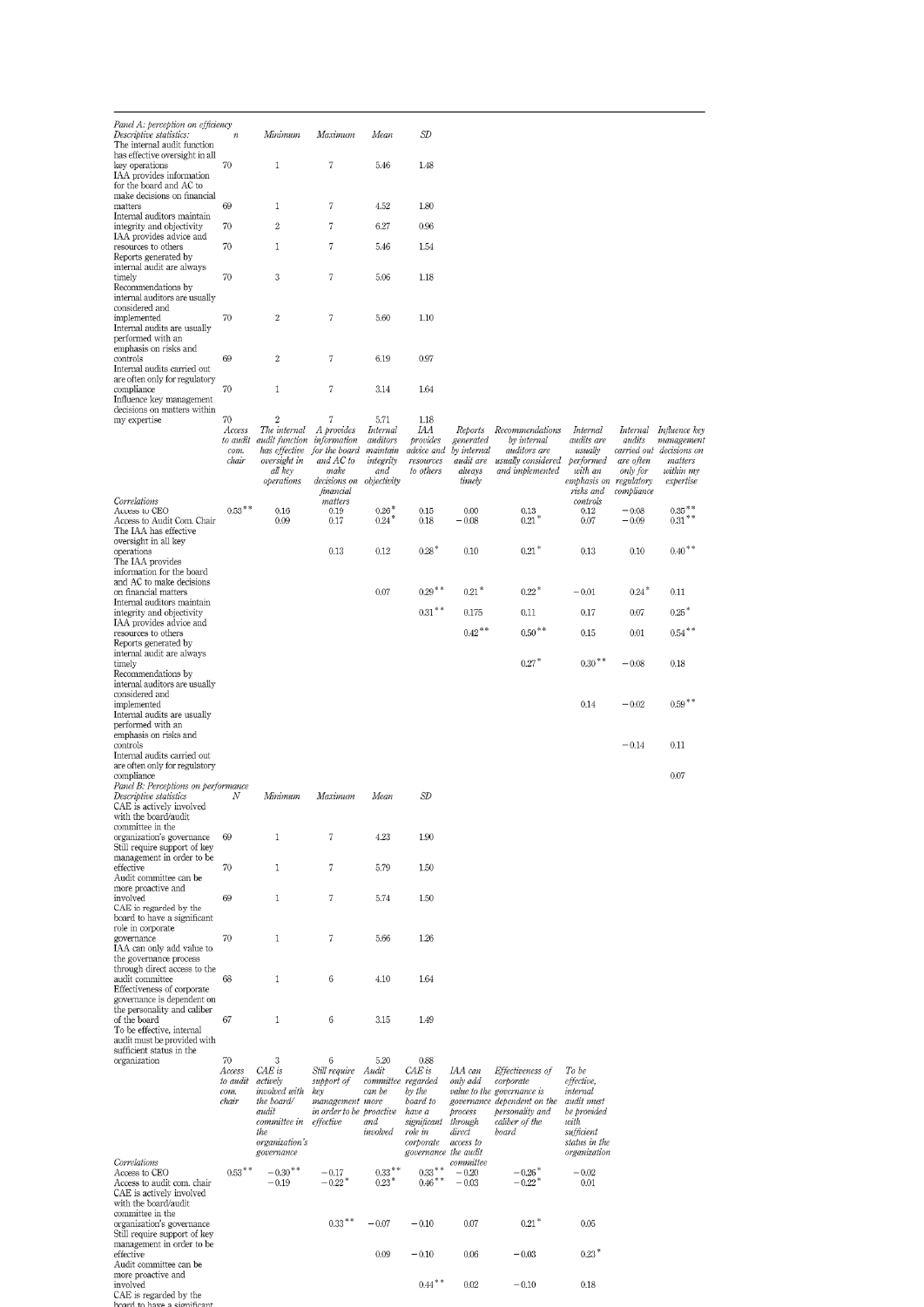*Table IVCorrelations between access to CEOs and audit committee chairs and CAEs' perceptions*

|                      |                                                                | п  | Range Min. Max. Mean SD |                |   |      |      | Variance |
|----------------------|----------------------------------------------------------------|----|-------------------------|----------------|---|------|------|----------|
|                      | 1. Monitoring the effectiveness of internal control            | 81 | 4                       | 3              |   | 6.33 | 0.80 | 0.65     |
|                      | 2. Risk management and assessment                              | 81 | 5                       | 3              | 8 | 5.99 | 1.14 | 1.31     |
|                      | 5. Corporate governance issues                                 | 78 | 8                       |                | 9 | 5.50 | 1.36 | 1.86     |
|                      | 4. Audit committee briefs                                      | 78 | 6                       |                |   | 5.50 | 1.36 | 1.86     |
|                      | 3. Compliance with information technology security<br>measures | 80 | 5                       | $\overline{2}$ |   | 5.46 | 1.09 | 1.18     |
|                      | 6. Integrity and objectivity of financial information          | 79 | 5                       | 2              |   | 5.27 | 1.42 | 2.01     |
|                      | 7. Fraud and investigations                                    | 81 | 6                       |                |   | 4.83 | 1.46 | 2.12     |
|                      | 8. Application of IIA attributes and performance<br>standards  | 78 | 6                       |                |   | 4.65 | 1.51 | 2.30     |
| Table V.             | 10. Internal consultancy                                       | 78 | 6                       |                |   | 4.54 | 1.59 | 2.54     |
| Importance of audit  | 9. Ethics and social responsibility                            | 81 | 6                       |                |   | 4.51 | 1.50 | 2.27     |
| objectives expressed | 11. Strategic management advices                               | 80 | 8                       |                | 9 | 4.45 | 1.59 | 2.55     |
| in mean ratings and  | 12. Adequacy of disclosure of financial information            | 79 | 6                       |                |   | 4.33 | 1.74 | 3.04     |
| percentages of       | 15. External auditor requirements                              | 79 | 6                       |                |   | 3.70 | 1.55 | 2.39     |
| respondents on       | 14. Transparency of earnings measurement                       | 0  |                         |                |   |      |      |          |
| both extremes        | 13. Compliance matters in financial reports                    | 0  |                         |                |   |      |      |          |

*Table VImportance of audit objectives expressed in mean ratings and percentages of respondents on both extremes*

|                                                                     | <b>Business</b><br>strategic<br>risk<br>assessment | <b>Systems</b><br>assurance | Management<br>and<br>operations<br>audit | Internal<br>consultancy | Monitoring the<br>effectiveness of<br>internal control | Risk<br>assessment<br>and<br>management | Procedural<br>compliance<br>including IT<br>systems integrity | Audit<br>committees'<br>briefs | Corporate<br>governance<br>issues |                                                                                                           |
|---------------------------------------------------------------------|----------------------------------------------------|-----------------------------|------------------------------------------|-------------------------|--------------------------------------------------------|-----------------------------------------|---------------------------------------------------------------|--------------------------------|-----------------------------------|-----------------------------------------------------------------------------------------------------------|
| Business strategic                                                  | $-0.01$                                            | $-0.17$                     | $-0.22*$                                 | 0.07                    | $0.24*$                                                | $-0.22*$                                | $-0.12$                                                       | 0.01                           | 0.16                              |                                                                                                           |
| risk assessment<br>Internal control<br>evaluations                  |                                                    | $-0.03$                     | $-0.29**$                                | $-0.17$                 | $-0.11$                                                | $0.38***$                               | $-0.04$                                                       | 0.14                           | $-0.13$                           |                                                                                                           |
| Systems                                                             |                                                    |                             | $-0.17$                                  | $-0.05$                 | $-0.07$                                                | $-0.05$                                 | 0.08                                                          | 0.00                           | $-0.28*$                          |                                                                                                           |
| assurance<br>Management and                                         |                                                    |                             |                                          | 0.03                    | 0.12                                                   | 0.14                                    | 0.00                                                          | 0.12                           | $-0.04$                           |                                                                                                           |
| operations audit<br>Internal                                        |                                                    |                             |                                          |                         | 0.07                                                   | $-0.09$                                 | $-0.29*$                                                      | $-0.28*$                       | 0.02                              |                                                                                                           |
| consultancy<br>Monitoring the<br>effectiveness of                   |                                                    |                             |                                          |                         |                                                        | $-0.05$                                 | $-0.00$                                                       | $0.48**$                       | $0.21*$                           |                                                                                                           |
| internal control<br>Risk assessment                                 |                                                    |                             |                                          |                         |                                                        |                                         | $0.24*$                                                       | $0.38**$                       | 0.16                              |                                                                                                           |
| and management<br>Procedural<br>compliance                          |                                                    |                             |                                          |                         |                                                        |                                         |                                                               | $0.20*$                        | $0.32**$                          |                                                                                                           |
| including IT<br>systems integrity<br>Audit<br>Committees'<br>briefs |                                                    |                             |                                          |                         |                                                        |                                         |                                                               |                                | $0.35***$                         | Table VI.<br>Correlations between the<br>five most time-consuming<br>tasks and the five<br>most important |
| <b>Notes:</b> $p < 0.05$ (one-tailed); $p * p < 0.01$ (one-tailed)  |                                                    |                             |                                          |                         |                                                        |                                         |                                                               |                                |                                   | audit objectives                                                                                          |

*Table VICorrelations between the five most time-consuming tasks and the five most important audit objectives*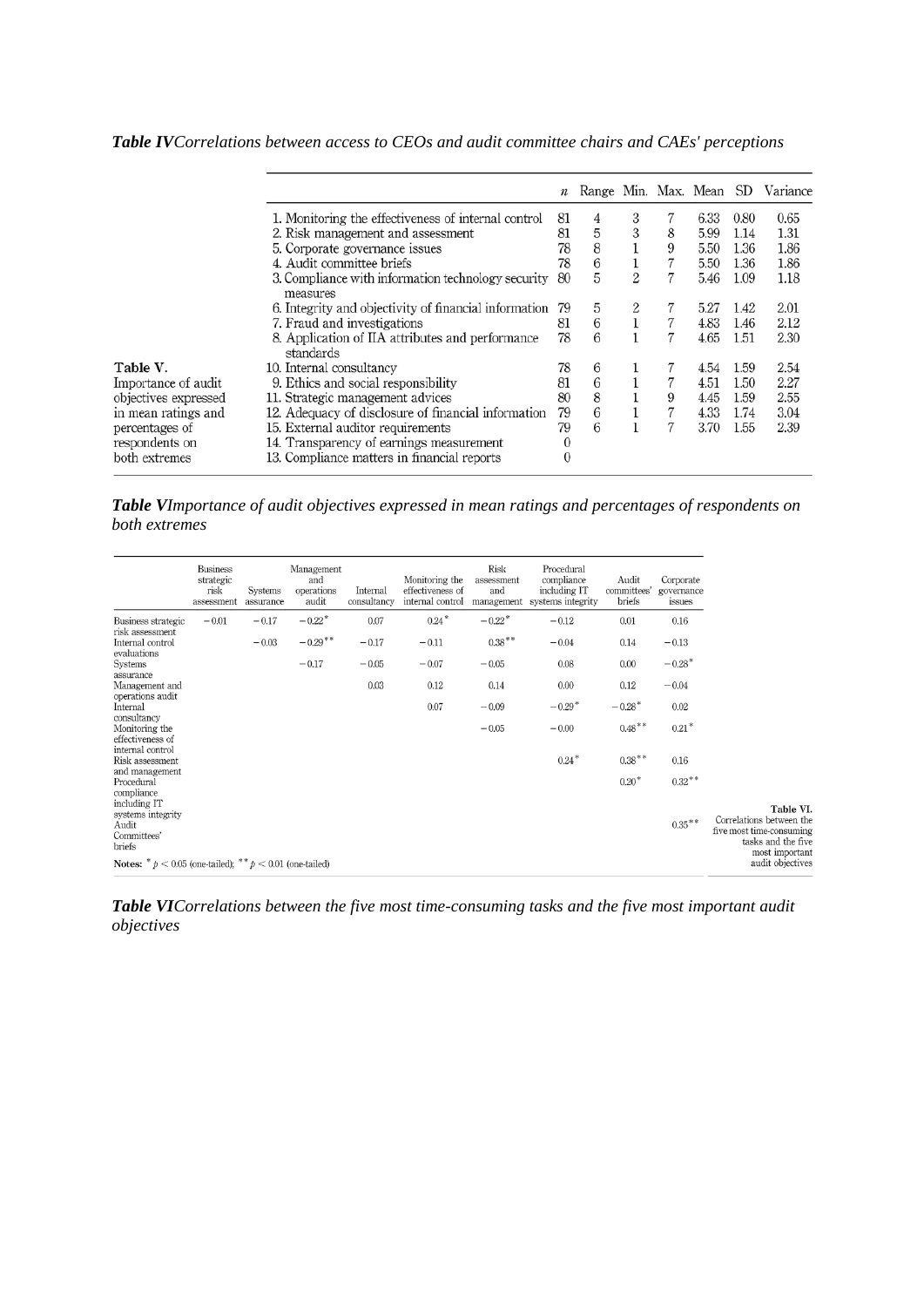| Matters                       | In<br>$\%^a$ | Occurrence<br>In<br>number | No<br>action | Action<br>required | Involved board/audit<br>committees |    |
|-------------------------------|--------------|----------------------------|--------------|--------------------|------------------------------------|----|
| Accruals accounting           | 48           | 29                         | 21           | 8                  |                                    |    |
| Asset valuation               | 63           | 37                         | 22           | 15                 | 4                                  |    |
| Materiality                   | 57           | 34                         | 21           | 13                 | 5                                  |    |
| Accounting for<br>intangibles | 56           | 33                         | 24           | 9                  | 2                                  |    |
| Capital write-offs            | 61           | 37                         | 29           | 8                  | 3                                  |    |
| Liability restatements        | 46           | 27                         | 20           |                    | 3                                  |    |
| <b>Disclosures</b>            | 63           | 38                         | 18           | 20                 | 8                                  |    |
| Confidentiality issues        | 61           | 37                         | 23           | 14                 | 6                                  |    |
| Conflict of interest          | 61           | 37                         | 23           | 14                 | 6                                  |    |
| Other matters                 | 38           | 5                          | 3            | 2                  | 2                                  | fı |

Table VII. Occurrences of specific financial reporting risks and subsequent actions in the last financial year

Note: <sup>a</sup>The percentages do not add up to 100 because multiple reports were produced by internal auditors

*Table VIIOccurrences of specific financial reporting risks and subsequent actions in the last financial year*

|                                         | <b>IIA Standards</b>                   | Minimally<br>applied | Reference<br>only | When<br>required | Partly<br>used | Fully used |
|-----------------------------------------|----------------------------------------|----------------------|-------------------|------------------|----------------|------------|
|                                         | Quality assurance                      | 12                   | 27                | 25               | 29             |            |
|                                         | Risk-based planning standards          | 8                    | 24                | 24               | 25             | 19         |
| Table VIII.                             | Communications standards               | 17                   | 28                | 15               | 22             | 18         |
| Application of<br>professional practice | Approval and resource mgt<br>standards | 18                   | 31                | 26               |                | 8          |
| standards in percentage                 | Reporting policies                     | 13                   | 28                | 13               | 18             | 28         |
| of respondent<br>organizations          | Code of ethics and rules of<br>conduct | 12                   | 16                | 6                | 18             | 48         |

*Table VIIIApplication of professional practice standards in percentage of respondent organizations*

#### **References**

Baker, N. (2007), "Tomorrow's internal auditor CBOK: a special report", *Internal Auditor*, Vol. 12 pp.44-50.

Brody, R.G., Lowe, D.J. (2000), "The new role of the internal auditor: implications for internal auditor objectivity", *International Journal of Auditing*, Vol. 4 No.2, pp.169-76.

Burnaby, P., Hass, S. (2009), "A summary of the global common body of knowledge 2006 (CBOK) study in internal auditing", *Managerial Auditing Journal*, Vol. 22 No.9, pp.813-34.

Church, B.K., McMillan, J.J., Schneider, A. (2001), "Factors affecting internal auditors' consideration of fraudulent financial reporting during analytical procedures", *Auditing: A Journal of Practice & Theory*, Vol. 20 pp.65-80.

Colbert, J.L. (2002), "Corporate governance: communications from internal and external auditors", *Managerial Auditing Journal*, Vol. 17 No.3, pp.147-52.

Cooper, B.J., Craig, J. (1983), *A Profile of Internal Audit in Australia*, Royal Melbourne Institute of Technology, Melbourne, .

Cooper, B.J., Leung, P., Mathews, C. (1994), "Internal audit: an Australian profile", *Managerial Auditing Journal*, Vol. 9 No.3, pp.13-19.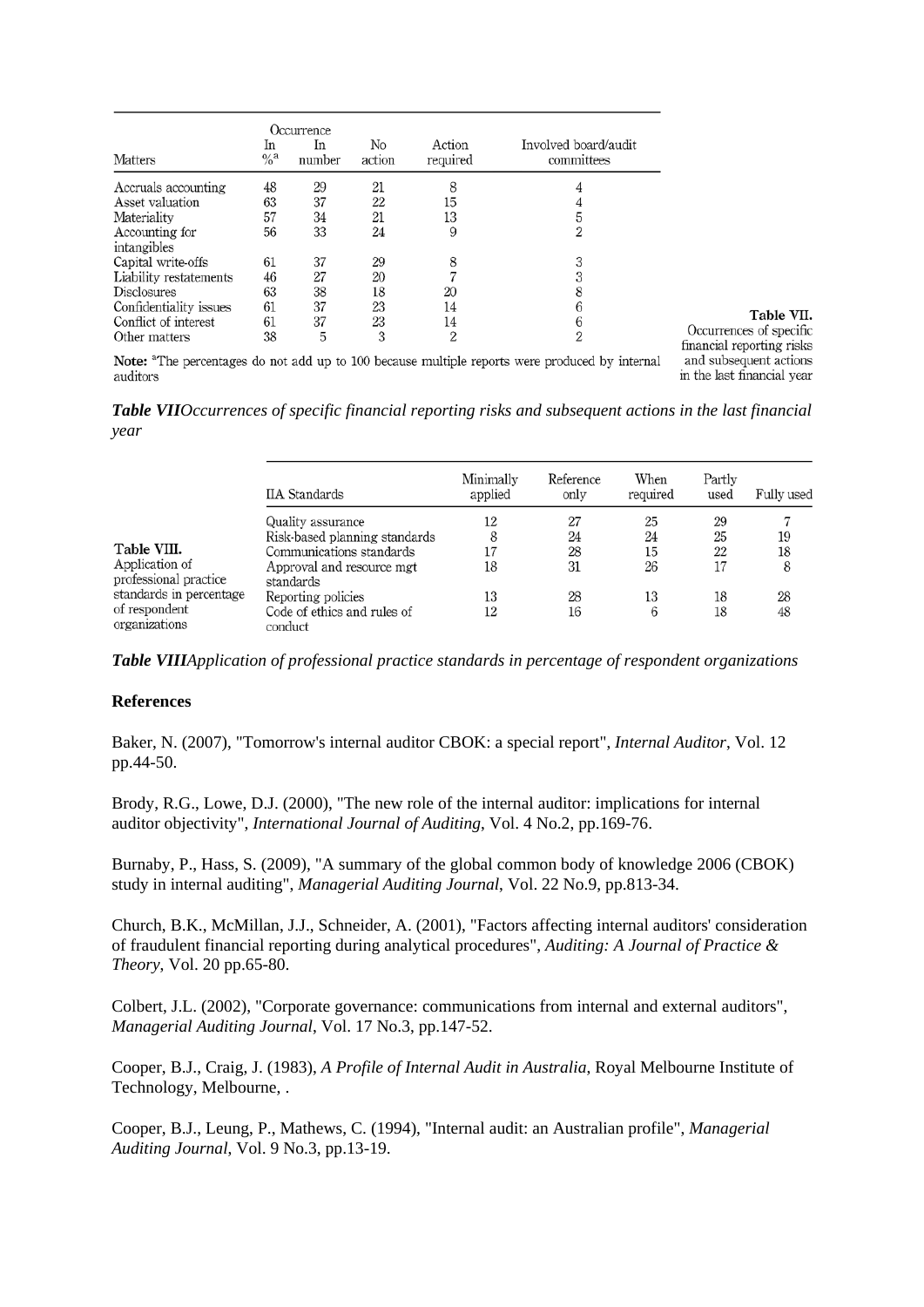Cooper, B.J., Leung, P., Mathews, C. (1996), "Benchmarking – a comparison of internal audit in Australia, Malaysia and Hong Kong", *Managerial Auditing Journal*, Vol. 11 No.1, pp.23-9.

Cooper, B., Leung, P., Wong, G. (2006), "The Asia Pacific literature review on internal auditing", *Managerial Auditing Journal*, Vol. 21 No.8, pp.822-34.

Coram, P., Ferguson, C., Moroney, R. (2008), "Internal audit, alternative audit structures and the level of misappropriation of assets fraud", *Accounting and Finance*, Vol. 48 No.4, pp.543-59.

Gendron, Y., Bedard, J. (2006), "On the constitution of audit committee effectiveness", *Accounting, Organisations and Society*, Vol. 31 No.3, pp.211-39.

Glascock, K.L. (2002), "Auditees or clients?", *The Internal Auditor*, Vol. 59 No.4, pp.84-5.

Goodwin-Stewart, J., Kent, P. (2006), "The use of internal audit by Australian companies", *Managerial Auditing Journal*, Vol. 21 No.1, pp.81-101.

Hass, S., Abdolmohammadi, M.J., Burnaby, P. (2006), "The Americas literature review on internal auditing", *Managerial Auditing Journal*, Vol. 21 No.8, pp.835-44.

Hermanson, D.R., Carcello, J.V., Raghunandan, K. (2005), "Changes in internal auditing during the time of the major US accounting scandals", *International Journal of Auditing*, Vol. 9 No.2, pp.117- 27.

IIA (2009), *International Professional Practices Framework (IPPF). Performance Standard 2100 Nature of Work; Standard 2110 – Governance*, The Institute of Internal Auditors, Altamonte Springs, FL, Standard 2060, .

James, K. (2003), "The effects of internal audit structure on perceived financial statement fraud prevention", *Accounting Horizons*, Vol. 17 No.4, pp.315-27.

Leung, P., Cooper, B.J., Robertson, P. (2004), *The Role of Internal Audit in Corporate Governance & Management*, Royal Melbourne Institute of Technology, Melbourne, .

McCall, S.M. (2002), "The auditor as consultant", *The Internal Auditor*, Vol. 59 No.6, pp.35-9.

Norman, C.S., Rose, A.M., Rose, J.M. (2010), "Internal audit reporting lines, fraud risk decomposition and assessments of fraud risk", *Accounting, Organisations and Society*, Vol. 35 pp.546-57.

Owen, J. (2003), *Report of the HIH Royal Commission*, Commonwealth of Australia, Canberra, .

Paape, L., Scheffe, J., Snoep, P. (2003), "The relationship between the internal audit function and corporate governance in the EU – a survey", *International Journal of Auditing*, Vol. 7 No.3, pp.247- 62.

PwC (2006), *PricewaterhouseCoopers' State of the Internal Audit Profession: Internal Audit Post Sarbanes-Oxley*, PricewaterhouseCoopers LLP, New York, NY, .

PwC (2007), *Internal Audit 2012*, PricewaterhouseCoopers LLP, New York, NY, .